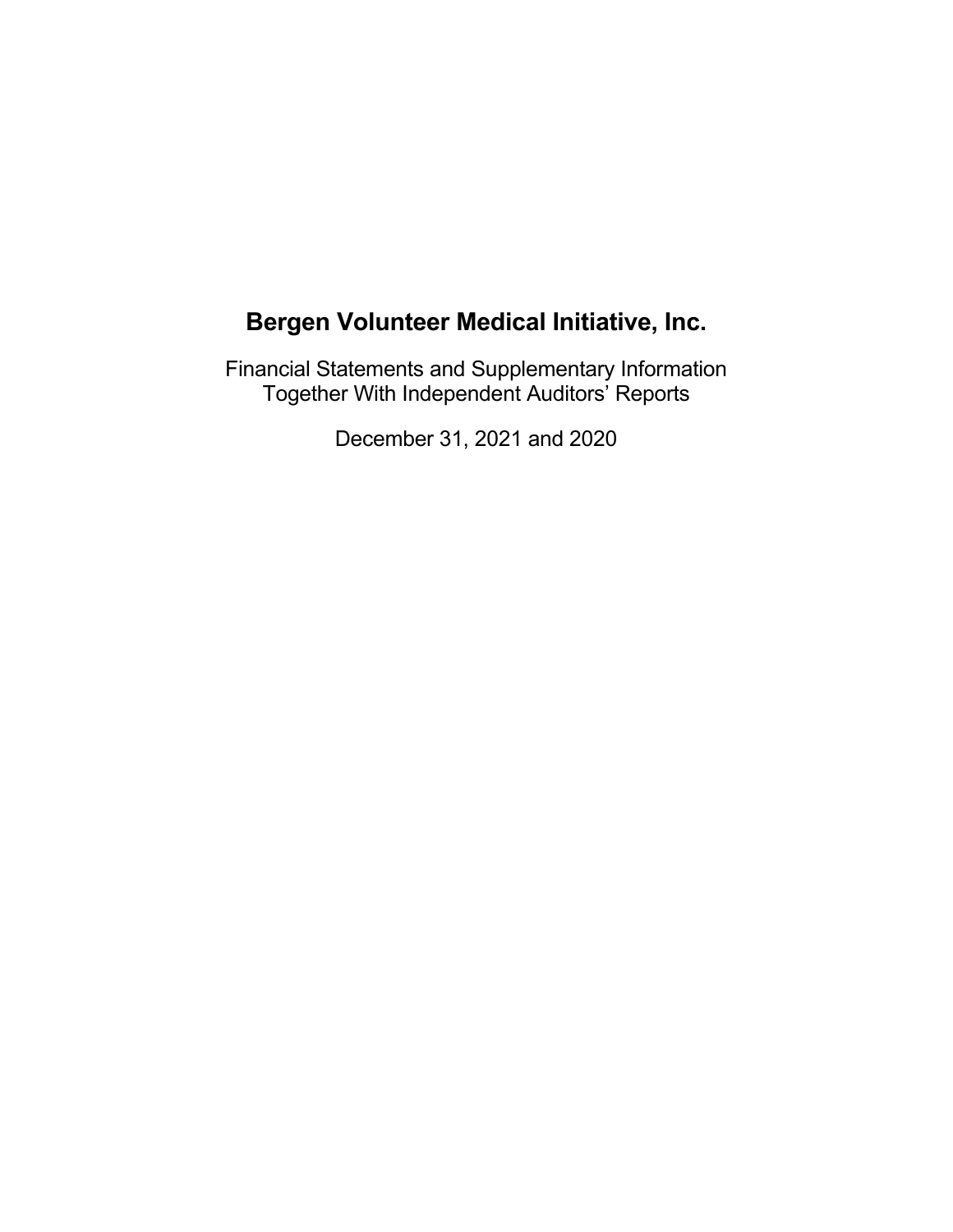Financial Statements and Supplementary Information Together With Independent Auditors' Reports

December 31, 2021 and 2020

| <b>TABLE OF CONTENTS</b>                                                                                                                       | <b>PAGE</b> |
|------------------------------------------------------------------------------------------------------------------------------------------------|-------------|
| Independent Auditors' Report                                                                                                                   | $1 - 3$     |
| <b>FINANCIAL STATEMENTS</b>                                                                                                                    |             |
| <b>Statements of Financial Position</b>                                                                                                        | 4           |
| <b>Statements of Activities</b>                                                                                                                | 5           |
| <b>Statements of Functional Expenses</b>                                                                                                       | $6 - 7$     |
| <b>Statements of Cash Flows</b>                                                                                                                | 8           |
| Notes to Financial Statements                                                                                                                  | $9 - 17$    |
| <b>SUPPLEMENTARY INFORMATION</b>                                                                                                               |             |
| Schedule of Expenditures of Federal Awards                                                                                                     | 18          |
| Schedule of Expenditures of State Financial Assistance                                                                                         | 19          |
| Notes to Schedules of Expenditures of Federal Awards and State Financial Assistance                                                            | 20          |
| Report on Internal Control over Financial Reporting and on Compliance<br>and Other Matters Based on an Audit of Financial Statements Performed | $21 - 22$   |
| in Accordance With Government Auditing Standards                                                                                               |             |
| Schedule of Findings and Responses                                                                                                             | 23          |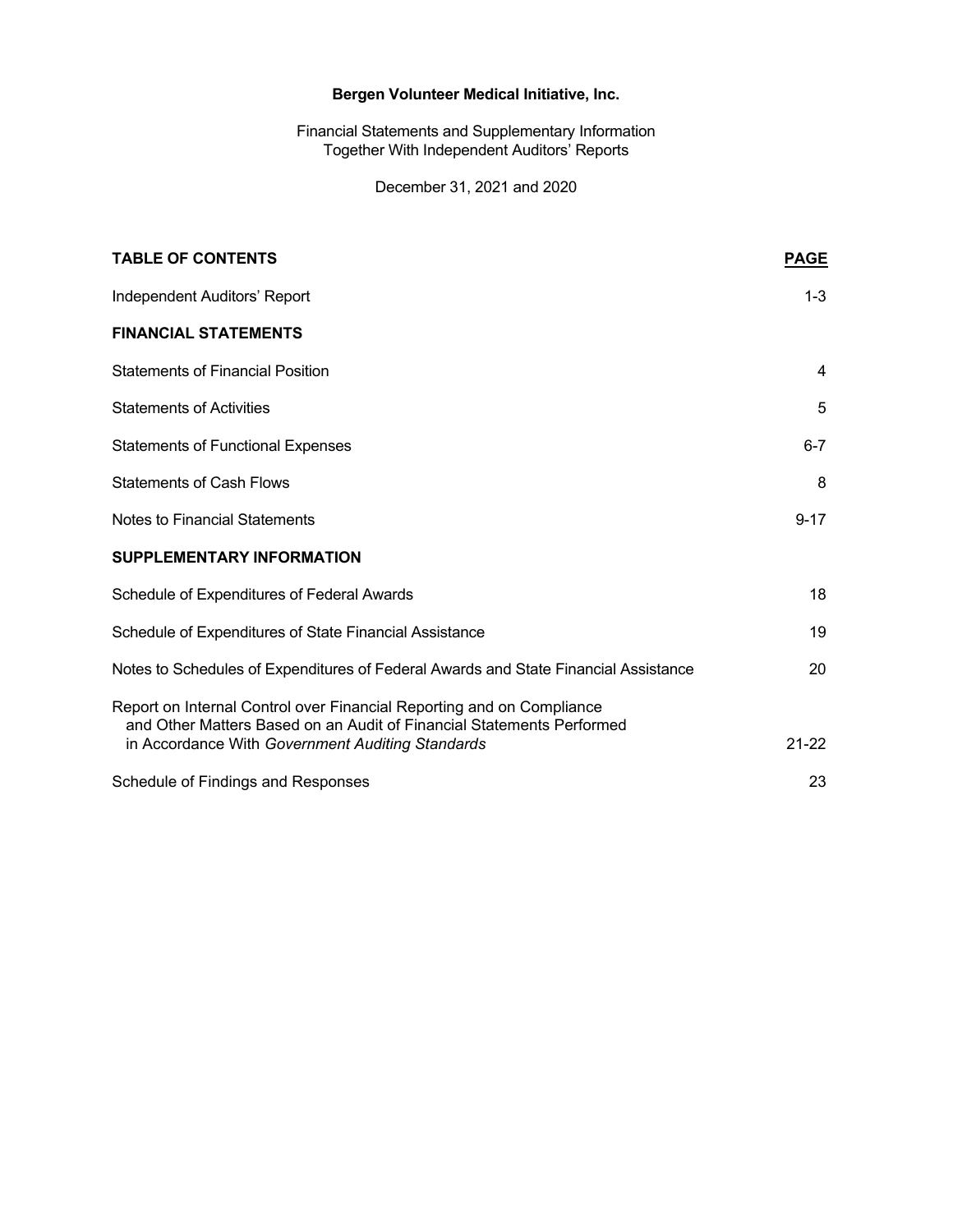

## **Independent Auditors' Report**

**To the Board of Trustees Bergen Volunteer Medical Initiative, Inc.** 

#### **Opinion**

We have audited the accompanying financial statements of the Bergen Volunteer Medical Initiative, Inc. (a nonprofit organization), which comprise the statement of financial position as of December 31, 2021 and 2020 and the related statements of activities and cash flows for the year then ended, and the related notes to the financial statements.

In our opinion, the financial statements referred to above present fairly, in all material respects, the financial position of the Bergen Volunteer Medical Initiative, Inc. as of December 31, 2021 and 2020, and the changes in its net assets and its cash flows for the year then ended in accordance with accounting principles generally accepted in the United States of America.

#### **Basis for Opinion**

We conducted our audit in accordance with auditing standards generally accepted in the United States of America ("GAAS") and the standards applicable to financial audits contained in *Government Auditing Standards*, issued by the Comptroller General of the United States. Our responsibilities under those standards are further described in the Auditor's Responsibilities for the Audit of the Financial Statements section of our report. We are required to be independent of the Bergen Volunteer Medical Initiative, Inc. and to meet our other ethical responsibilities, in accordance with the relevant ethical requirements relating to our audit. We believe that the audit evidence we have obtained is sufficient and appropriate to provide a basis for our audit opinion.

#### **Responsibilities of Management for the Financial Statements**

Management is responsible for the preparation and fair presentation of the financial statements in accordance with accounting principles generally accepted in the United States of America, and for the design, implementation, and maintenance of internal control relevant to the preparation and fair presentation of financial statements that are free from material misstatement, whether due to fraud or error.

In preparing the financial statements, management is required to evaluate whether there are conditions or events, considered in the aggregate, that raise substantial doubt about the Bergen Volunteer Medical Initiative, Inc.'s ability to continue as a going concern within one year after the date that the financial statements are available to be issued.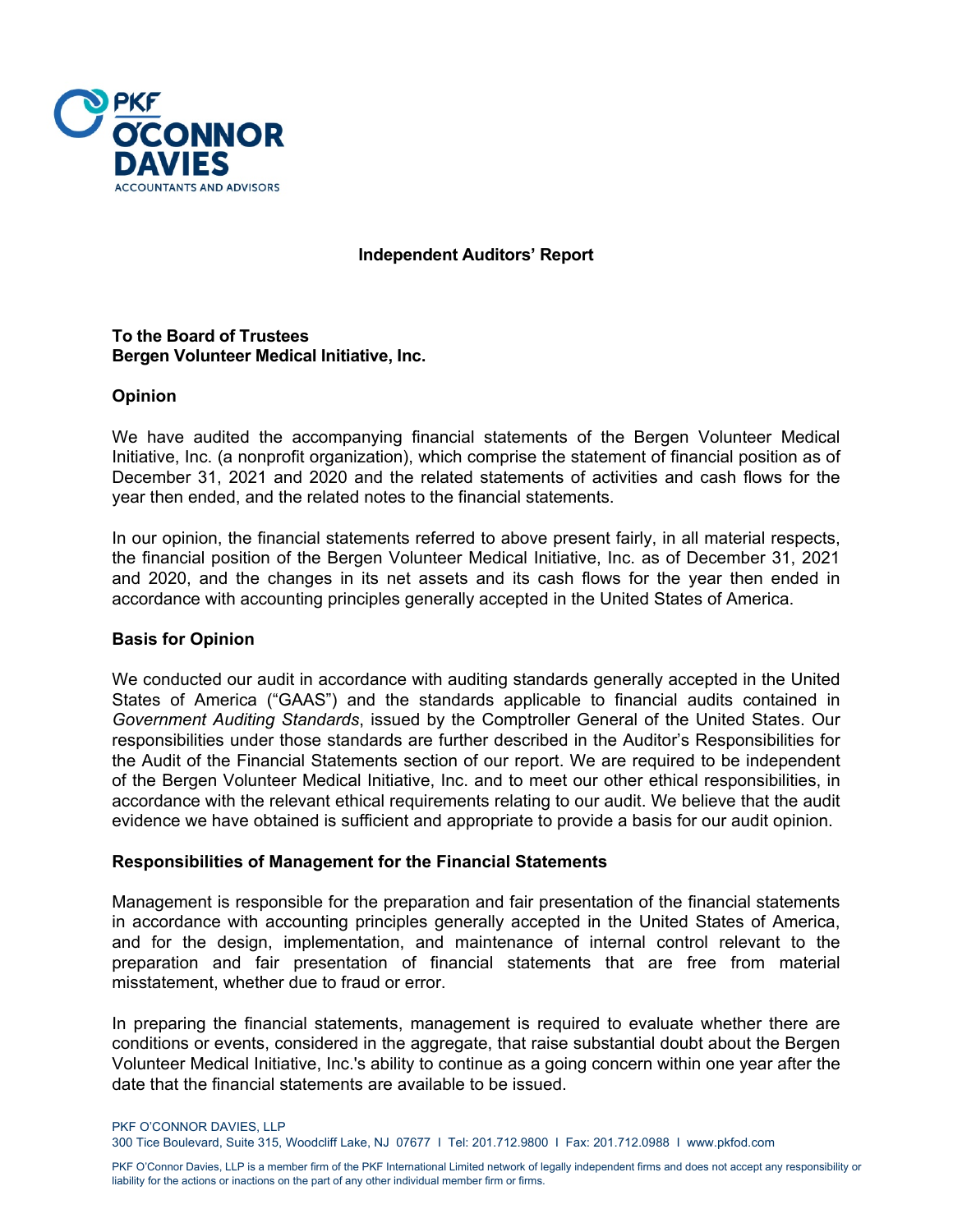#### **Board of Trustees Bergen Volunteer Medical Initiative, Inc.**  Page 2

## **Auditors' Responsibilities for the Audit of the Financial Statements**

Our objectives are to obtain reasonable assurance about whether the financial statements as a whole are free from material misstatement, whether due to fraud or error, and to issue an auditor's report that includes our opinion. Reasonable assurance is a high level of assurance but is not absolute assurance and therefore is not a guarantee that an audit conducted in accordance with GAAS and *Government Auditing Standards* will always detect a material misstatement when it exists. The risk of not detecting a material misstatement resulting from fraud is higher than for one resulting from error, as fraud may involve collusion, forgery, intentional omissions, misrepresentations, or the override of internal control. Misstatements, including omissions, are considered material if there is a substantial likelihood that, individually or in the aggregate, they would influence the judgment made by a reasonable user based on the financial statements.

In performing an audit in accordance with GAAS and *Government Auditing Standards*, we:

- exercise professional judgment and maintain professional skepticism throughout the audit;
- identify and assess the risks of material misstatement of the financial statements, whether due to fraud or error, and design and perform audit procedures responsive to those risks. Such procedures include examining, on a test basis, evidence regarding the amounts and disclosures in the financial statements;
- obtain an understanding of internal control relevant to the audit in order to design audit procedures that are appropriate in the circumstances, but not for the purpose of expressing an opinion on the effectiveness of the Bergen Volunteer Medical Initiative, Inc.'s internal control. Accordingly, no such opinion is expressed;
- evaluate the appropriateness of accounting policies used and the reasonableness of significant accounting estimates made by management, as well as evaluate the overall presentation of the financial statements; and
- conclude whether, in our judgment, there are conditions or events, considered in the aggregate, that raise substantial doubt about the Bergen Volunteer Medical Initiative, Inc.'s ability to continue as a going concern for a reasonable period of time.

We are required to communicate with those charged with governance regarding, among other matters, the planned scope and timing of the audit, significant audit findings, and certain internal control related matters that we identified during the audit.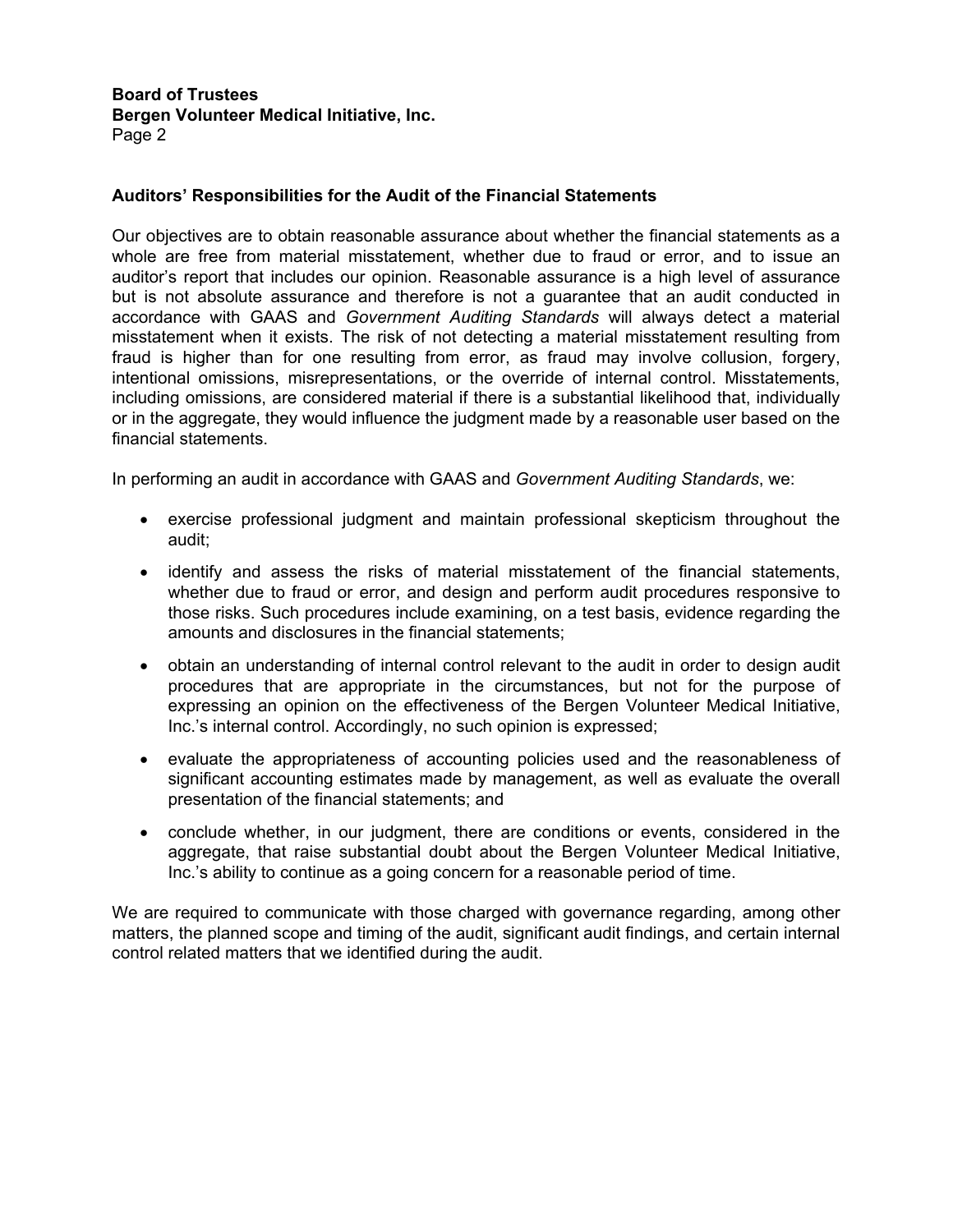#### **Board of Trustees Bergen Volunteer Medical Initiative, Inc.**  Page 3

#### **Supplementary Information**

Our audit was conducted for the purpose of forming an opinion on the financial statements as a whole. The accompanying Schedules of Expenditures of Federal Awards and State Financial Assistance, as required by the New Jersey OMB Circular Letter 15-08, *Single Audit Policy for Recipients of Federal Grants, State Grants, and State Aid* are presented on pages 18 and 19 for purposes of additional analysis and are not a required part of the basic financial statements. Such information is the responsibility of management and was derived from and relates directly to the underlying accounting and other records used to prepare the financial statements. The information has been subjected to the auditing procedures applied in the audit of the financial statements and certain additional procedures, including comparing and reconciling such information directly to the underlying accounting and other records used to prepare the financial statements or to the financial statements themselves, and other additional procedures in accordance with auditing standards generally accepted in the United States of America. In our opinion, the accompanying supplemental information are fairly stated, in all material respects in relation to the financial statements as a whole.

## **Other Reporting Required by** *Government Auditing Standards*

In accordance with *Government Auditing Standards*, we have also issued our report dated April 22, 2022 on our consideration of the Bergen Volunteer Medical Initiative, Inc.'s internal control over financial reporting and on our tests of its compliance with certain provisions of laws, regulations, contracts, and grant agreements and other matters. The purpose of that report is solely to describe the scope of our testing of internal control over financial reporting and compliance and the results of that testing, and not to provide an opinion on the effectiveness of the Bergen Volunteer Medical Initiative, Inc.'s internal control over financial reporting or on compliance. That report is an integral part of an audit performed in accordance with *Government Auditing Standards* in considering the Bergen Volunteer Medical Initiative, Inc.'s internal control over financial reporting and compliance.

PKF O'Connor Davies LLP

April 22, 2022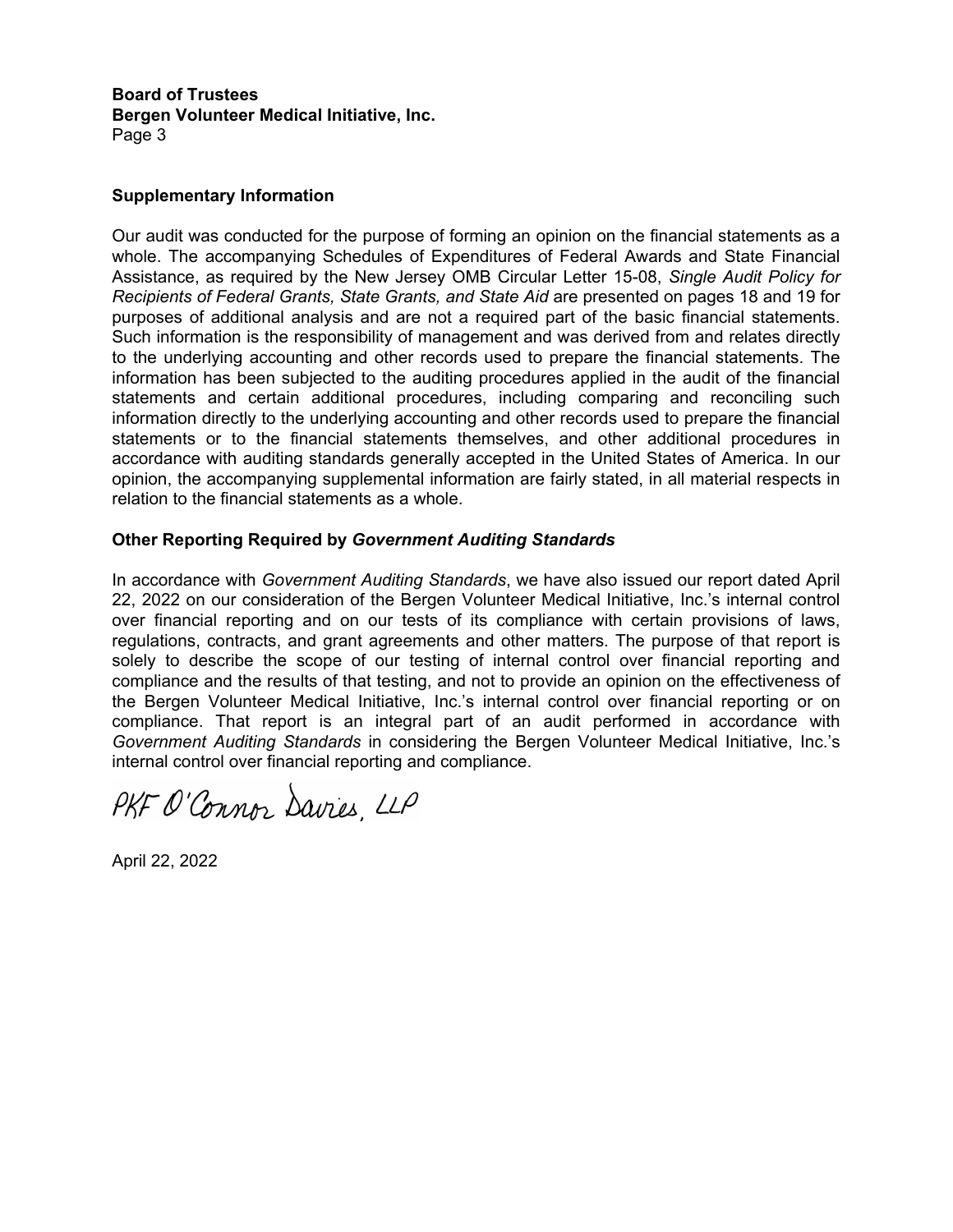Statements of Financial Position

|                                          | December 31, |             |
|------------------------------------------|--------------|-------------|
|                                          | 2021         | 2020        |
| <b>ASSETS</b>                            |              |             |
| Cash                                     | \$1,313,400  | \$1,065,893 |
| Contributions receivable, net            | 764,550      | 383,995     |
| Grants receivable                        | 308,417      | 81,106      |
| Prepaid expenses                         | 26,571       | 25,964      |
| Inventory - supplies                     | 3,049        | 3,930       |
| Property and equipment, net              | 243,254      | 277,223     |
| Security deposit                         | 13,678       | 13,678      |
|                                          | \$2,672,919  | \$1,851,789 |
| <b>LIABILITIES</b>                       |              |             |
| Accounts payable                         | \$<br>13,339 | \$<br>5,885 |
| Accrued expenses                         | 113,406      | 96,746      |
| Paycheck Protection Program Ioan payable |              | 216,495     |
| Deferred revenue                         | 2,500        |             |
| Deferred rent liability                  | 51,211       | 55,535      |
|                                          | 180,456      | 374,661     |
|                                          |              |             |
| <b>Net Assets</b>                        |              |             |
| Without donor restrictions               | 1,356,432    | 1,080,600   |
| With donor restrictions                  | 1,136,031    | 396,528     |
| <b>Total Net Assets</b>                  | 2,492,463    | 1,477,128   |
|                                          | \$2,672,919  | \$1,851,789 |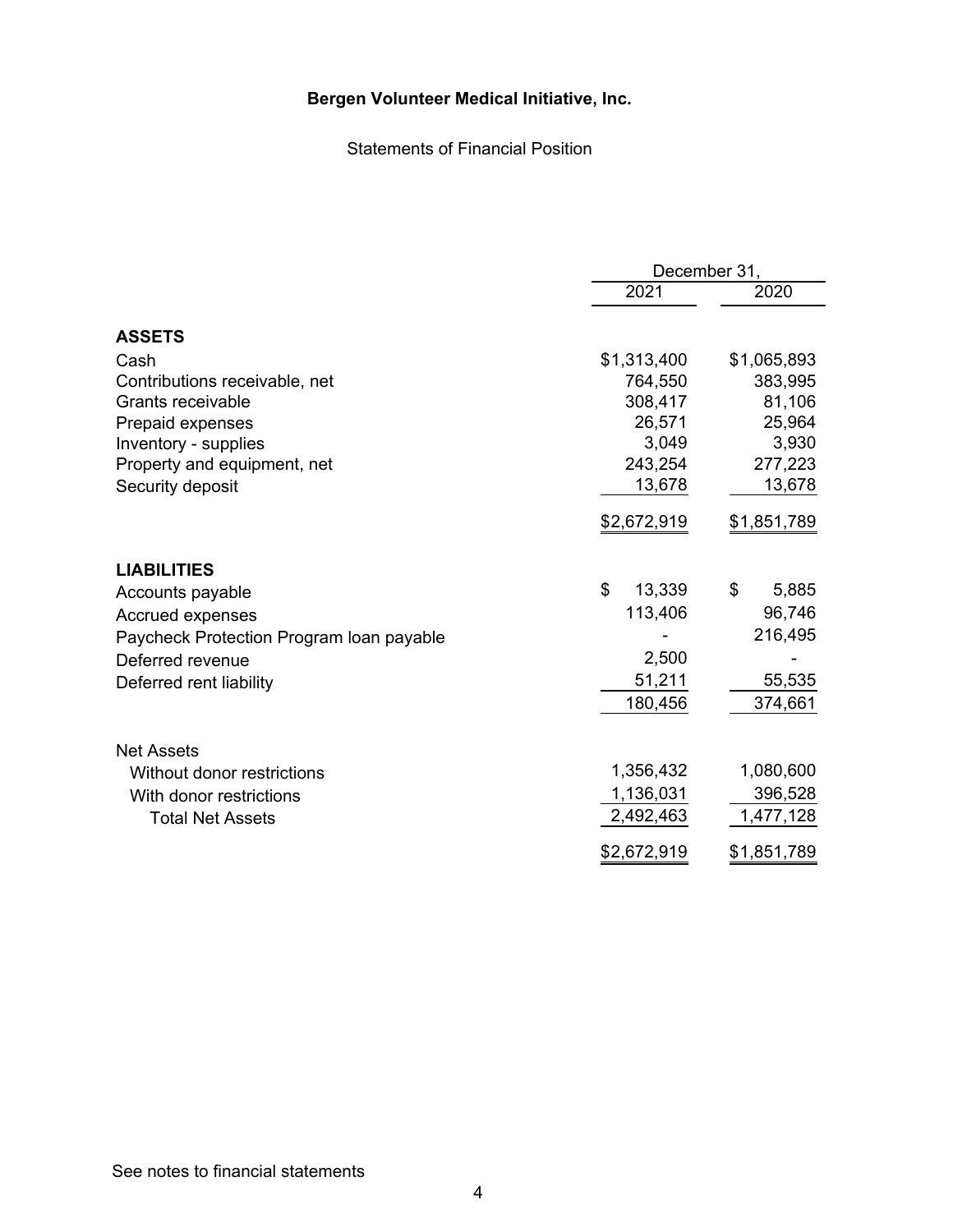#### Statements of Activities

|                                              | Year Ended December 31, 2021 |                   |                  | Year Ended December 31, 2020 |                   |                 |
|----------------------------------------------|------------------------------|-------------------|------------------|------------------------------|-------------------|-----------------|
|                                              | <b>Without Donor</b>         | <b>With Donor</b> |                  | <b>Without Donor</b>         | <b>With Donor</b> |                 |
|                                              | Restrictions                 | Restrictions      | Total            | <b>Restrictions</b>          | Restrictions      | Total           |
| <b>SUPPORT AND REVENUES</b>                  |                              |                   |                  |                              |                   |                 |
| Contributions                                | 885,071<br>\$.               | \$1,121,383       | 2,006,454<br>\$. | 1,224,562<br>\$              | 233,169<br>\$.    | 1,457,731<br>S. |
| Government grants                            | 612,539                      |                   | 612,539          | 81,106                       |                   | 81,106          |
| In-kind contributions                        | 703,346                      |                   | 703,346          | 855,179                      |                   | 855,179         |
| Special events                               |                              |                   |                  |                              |                   |                 |
| (net of expenses of \$64,332 and \$41,350)   | 303,879                      |                   | 303,879          | 278,764                      |                   | 278,764         |
| Paycheck Protection Program loan forgiveness | 216,495                      |                   | 216,495          |                              |                   |                 |
| Miscellaneous income                         | 3,471                        |                   | 3,471            | 4,767                        |                   | 4,767           |
| Net assets released from restriction         | 381,880                      | (381, 880)        |                  | 583,370                      | (583, 370)        |                 |
| <b>Total Revenue</b>                         | 3,106,681                    | 739,503           | 3,846,184        | 3,027,748                    | (350, 201)        | 2,677,547       |
| <b>EXPENSES</b>                              |                              |                   |                  |                              |                   |                 |
| Program services                             | 2,260,917                    |                   | 2,260,917        | 2,089,998                    |                   | 2,089,998       |
| <b>Supporting Services</b>                   |                              |                   |                  |                              |                   |                 |
| Management and general                       | 179,049                      |                   | 179,049          | 183,429                      |                   | 183,429         |
| Fundraising                                  | 390,883                      |                   | 390,883          | 421,777                      |                   | 421,777         |
| <b>Total Expenses</b>                        | 2,830,849                    |                   | 2,830,849        | 2,695,204                    |                   | 2,695,204       |
| Change in Net Assets                         | 275,832                      | 739,503           | 1,015,335        | 332,544                      | (350, 201)        | (17, 657)       |
| <b>NET ASSETS</b>                            |                              |                   |                  |                              |                   |                 |
| Beginning of Year                            | 1,080,600                    | 396,528           | 1,477,128        | 748,056                      | 746,729           | 1,494,785       |
| End of Year                                  | \$1,356,432                  | \$1,136,031       | 2,492,463<br>SS. | 1,080,600                    | 396,528           | 1,477,128<br>\$ |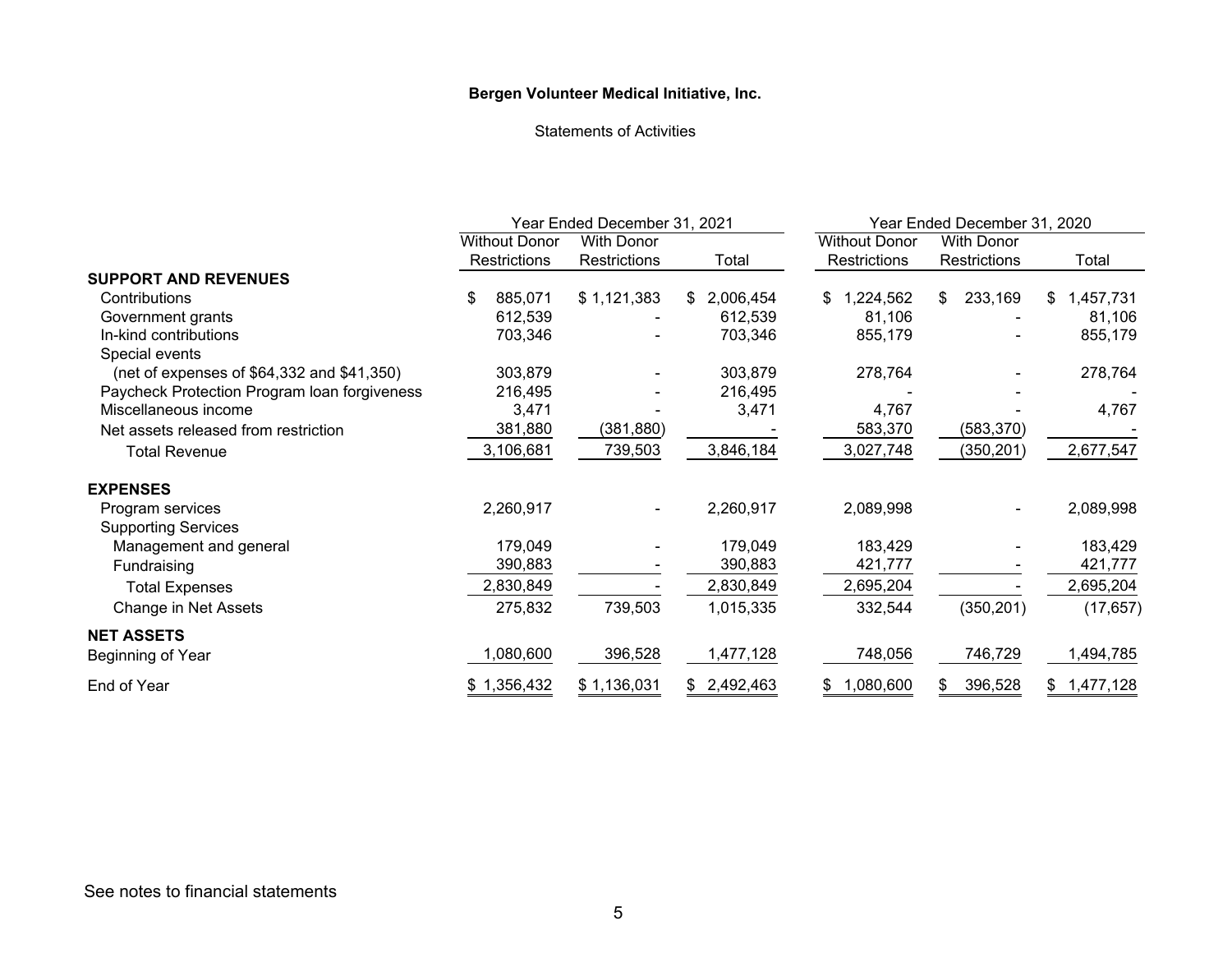Statement of Functional Expenses Year Ended December 31, 2021

|                                             |             |               | <b>Supporting Services</b> |               |                 |
|---------------------------------------------|-------------|---------------|----------------------------|---------------|-----------------|
|                                             |             | Management    |                            | Total         |                 |
|                                             | Program     | and           |                            | Supporting    | Total           |
|                                             | Services    | General       | Fundraising                | Services      | Expenses        |
| Payroll                                     | \$1,165,300 | \$<br>71,645  | \$<br>124,431              | 196,076<br>\$ | \$<br>1,361,376 |
| Payroll taxes                               | 72,890      | 5,947         | 48,879                     | 54,826        | 127,716         |
| Employee benefits                           | 41,959      | 110           | 6,751                      | 6,861         | 48,820          |
| <b>Total Salaries and Related</b>           |             |               |                            |               |                 |
| <b>Expenses</b>                             | 1,280,149   | 77,702        | 180,061                    | 257,763       | 1,537,912       |
| <b>Medical supplies</b>                     | 169,064     | 505           | 2,201                      | 2,706         | 171,770         |
| <b>Professional services</b>                | 485,795     | 19,935        |                            | 19,935        | 505,730         |
| Accounting                                  |             | 13,000        |                            | 13,000        | 13,000          |
| Insurance                                   | 5,885       | 6,868         | 685                        | 7,553         | 13,438          |
| Office expense/supplies                     | 16,056      | 3,776         | 3,037                      | 6,813         | 22,869          |
| Programmatic assistance                     | 1,655       |               |                            |               | 1,655           |
| Postage and delivery                        | 2,167       | 274           | 2,646                      | 2,920         | 5,087           |
| Registration, fees and taxes                | 9,083       | 3,783         | 53                         | 3,836         | 12,919          |
| Printing and reproduction                   | 19,032      | 1,767         | 20,793                     | 22,560        | 41,592          |
| Rent                                        | 77,219      | 7,354         | 7,354                      | 14,708        | 91,927          |
| Repairs and maintenance                     | 12,225      | 1,128         | 4,054                      | 5,182         | 17,407          |
| <b>Utilities</b>                            | 7,344       | 3,753         | 335                        | 4,088         | 11,432          |
| Computer and technology                     | 56,536      | 1,367         | 12,668                     | 14,035        | 70,571          |
| Telephone                                   | 4,679       | 463           | 4,166                      | 4,629         | 9,308           |
| Fundraising                                 |             |               | 64,332                     | 64,332        | 64,332          |
| Bank charges                                |             | 6,238         |                            | 6,238         | 6,238           |
| Consulting fees                             | 87,616      | 28,638        | 145,794                    | 174,432       | 262,048         |
| Advertising                                 | 1,683       |               | 478                        | 478           | 2,161           |
| Meetings and conferences                    | (359)       | 150           | 25                         | 175           | (184)           |
| <b>Total Expenses Before</b>                |             |               |                            |               |                 |
| Depreciation and Amortization               | 2,235,829   | 176,701       | 448,682                    | 625,383       | 2,861,212       |
| Depreciation and amortization               | 25,088      | 2,348         | 6,533                      | 8,881         | 33,969          |
| <b>Total Expenses Before Special Events</b> | 2,260,917   | 179,049       | 455,215                    | 634,264       | 2,895,181       |
| Less expenses included with special events  |             |               |                            |               |                 |
| revenue in the statements of activities     |             |               | 64,332                     | 64,332        | 64,332          |
| <b>Total Expenses</b>                       | \$2,260,917 | 179,049<br>\$ | 390,883<br>\$              | \$<br>569,932 | 2,830,849<br>\$ |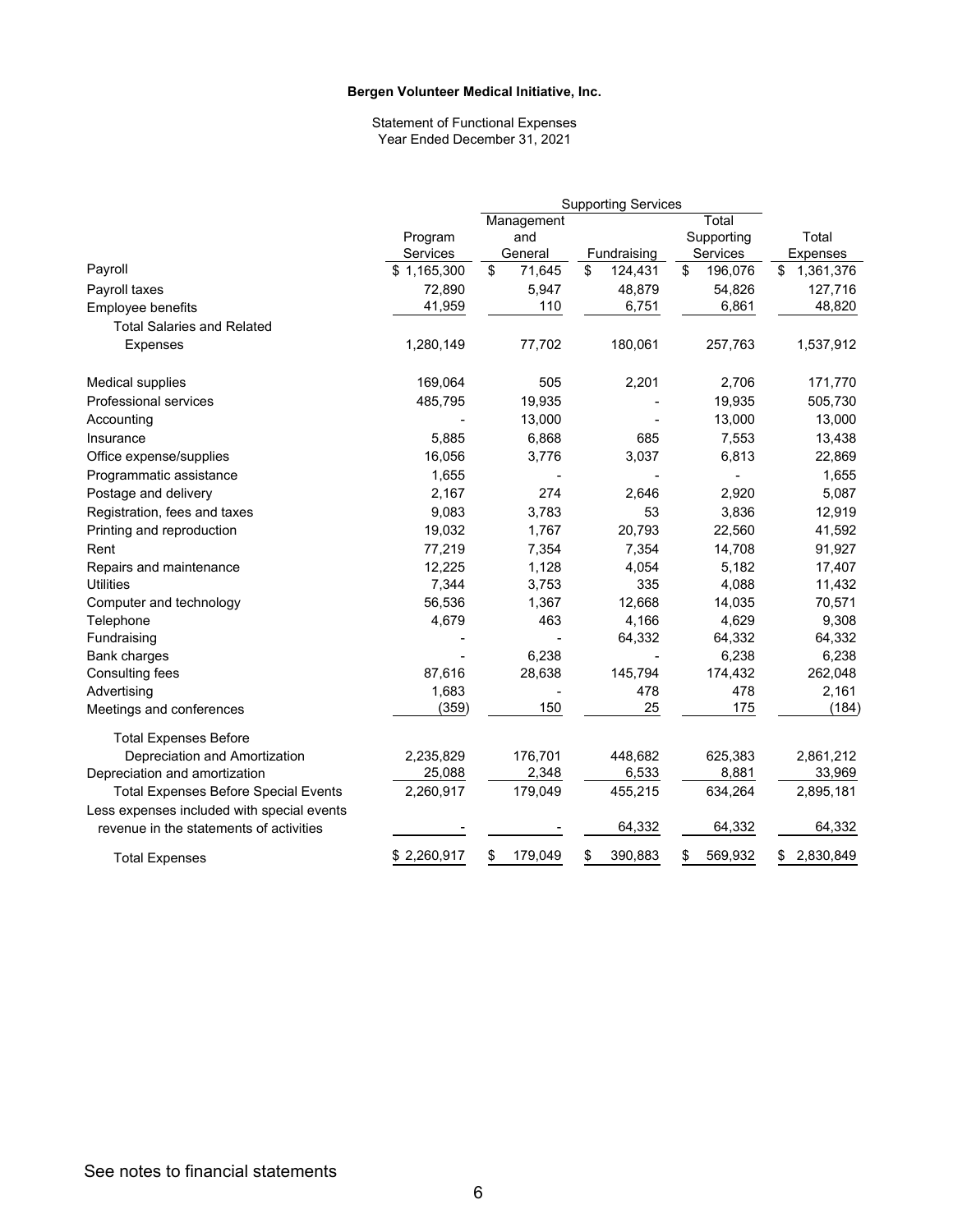Statement of Functional Expenses Year Ended December 31, 2020

|                                             |               |               | <b>Supporting Services</b> |               |                 |
|---------------------------------------------|---------------|---------------|----------------------------|---------------|-----------------|
|                                             |               | Management    |                            | Total         |                 |
|                                             | Program       | and           |                            | Supporting    | Total           |
|                                             | Services      | General       | Fundraising                | Services      | <b>Expenses</b> |
| Payroll                                     | 972,929<br>\$ | \$<br>68,583  | \$<br>171,110              | \$<br>239,693 | 1,212,622<br>\$ |
| Payroll taxes                               | 53,037        | 5,392         | 47,523                     | 52,915        | 105,952         |
| <b>Employee benefits</b>                    | 38,207        |               | 6,843                      | 6,843         | 45,050          |
| <b>Total Salaries and Related</b>           |               |               |                            |               |                 |
| <b>Expenses</b>                             | 1,064,173     | 73,975        | 225,476                    | 299,451       | 1,363,624       |
| Medical supplies                            | 358,703       | 180           |                            | 180           | 358,883         |
| <b>Professional services</b>                | 347,328       | 16,267        | 16,267                     | 32,534        | 379,862         |
| Accounting                                  |               | 9,500         |                            | 9,500         | 9,500           |
| Insurance                                   | 5,404         | 7,164         |                            | 7,164         | 12,568          |
| Office expense/supplies                     | 6,438         | 510           | 3,477                      | 3,987         | 10,425          |
| Programmatic assistance                     | 98,530        |               |                            |               | 98,530          |
| Postage and delivery                        | 4,461         | 493           | 3,822                      | 4,315         | 8,776           |
| Registration, fees and taxes                | 9,161         | 333           |                            | 333           | 9,494           |
| Printing and reproduction                   | 17,319        | 1,664         | 19,705                     | 21,369        | 38,688          |
| Rent                                        | 79,038        | 7,537         | 9,127                      | 16,664        | 95,702          |
| Repairs and maintenance                     | 16,755        | 1,523         | 4,588                      | 6,111         | 22,866          |
| <b>Utilities</b>                            | 7,853         | 3,679         | 426                        | 4,105         | 11,958          |
| Computer and technology                     | 37,634        | 36,785        | 12,330                     | 49,115        | 86,749          |
| Telephone                                   | 5,202         | 515           | 4,637                      | 5,152         | 10,354          |
| Fundraising                                 |               |               | 41,350                     | 41,350        | 41,350          |
| <b>Bank charges</b>                         |               | 5,337         |                            | 5,337         | 5,337           |
| <b>Consulting fees</b>                      | 3,250         | 15,454        | 115,116                    | 130,570       | 133,820         |
| Advertising                                 | 2,380         |               | 32                         | 32            | 2,412           |
| Meetings and conferences                    | 999           | 137           |                            | 137           | 1,136           |
| <b>Total Expenses Before</b>                |               |               |                            |               |                 |
| Depreciation and Amortization               | 2,064,628     | 181,053       | 456,353                    | 637,406       | 2,702,034       |
| Depreciation and amortization               | 25,370        | 2,376         | 6,774                      | 9,150         | 34,520          |
| <b>Total Expenses Before Special Events</b> | 2,089,998     | 183,429       | 463,127                    | 646,556       | 2,736,554       |
| Less expenses included with special events  |               |               |                            |               |                 |
| revenue in the statements of activities     |               |               | 41,350                     | 41,350        | 41,350          |
| <b>Total Expenses</b>                       | \$2,089,998   | \$<br>183,429 | \$<br>421,777              | 605,206<br>\$ | 2,695,204<br>\$ |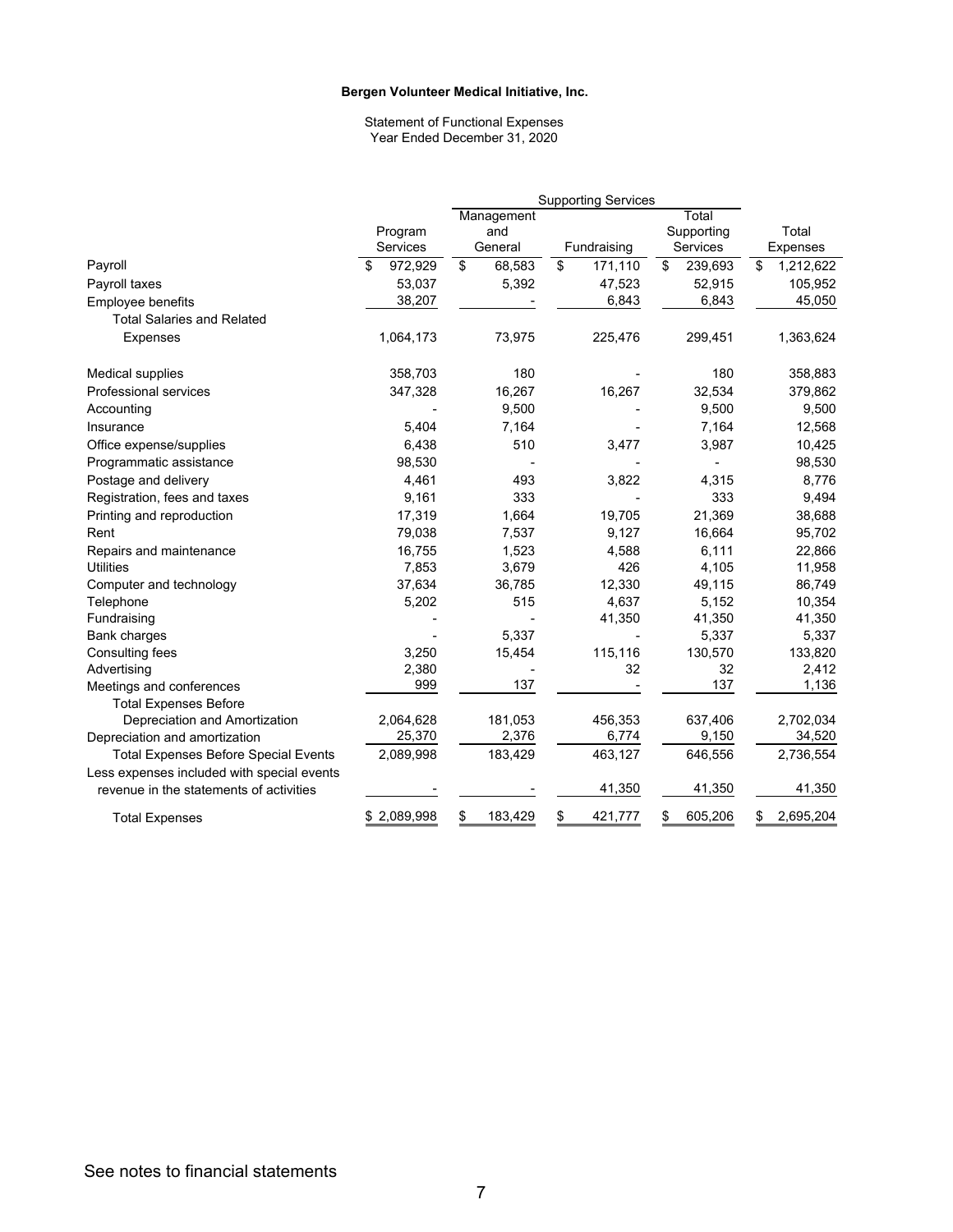Statements of Cash Flows

|                                                                               | <b>Year Ended</b><br>December 31 |                 |  |
|-------------------------------------------------------------------------------|----------------------------------|-----------------|--|
|                                                                               | 2021                             | 2020            |  |
| <b>CASH FLOWS FROM OPERATING ACTIVITIES</b>                                   |                                  |                 |  |
| Change in net assets                                                          | \$1,015,335                      | \$<br>(17, 657) |  |
| Adjustments to reconcile change in net assets                                 |                                  |                 |  |
| to net cash from operating activities                                         |                                  | 34,520          |  |
| Depreciation and amortization<br>Paycheck Protection Program loan forgiveness | 33,969<br>(216, 495)             |                 |  |
| Changes in operating assets and liabilities                                   |                                  |                 |  |
| <b>Contribution receivables</b>                                               | (380, 555)                       | 359,882         |  |
| Grants receivable                                                             | (227, 311)                       | (81, 106)       |  |
| Prepaid expenses                                                              | (607)                            | (5,264)         |  |
| Inventory - supplies                                                          | 881                              | (735)           |  |
| Accounts payable                                                              | 7,454                            | 666             |  |
| <b>Accrued Expenses</b>                                                       | 16,660                           | 17,653          |  |
| Deferred revenue                                                              | 2,500                            | (10,000)        |  |
| Deferred rent liability                                                       | (4, 324)                         | (1,868)         |  |
| Net Cash from Operating Activities                                            | 247,507                          | 296,091         |  |
| <b>CASH FLOWS FROM FINANCING ACTIVITIES</b>                                   |                                  |                 |  |
| Proceeds from Paycheck Protection Program Ioan                                |                                  | 216,495         |  |
| Net Change in Cash                                                            | 247,507                          | 512,586         |  |
| <b>CASH</b>                                                                   |                                  |                 |  |
| Beginning of year                                                             | 1,065,893                        | 553,307         |  |
| End of year                                                                   | \$1,313,400                      | \$1,065,893     |  |
| SUPPLEMENTAL DISCLOSURES OF CASH FLOW INFORMATION                             |                                  |                 |  |
| Noncash operating and financing activities                                    |                                  |                 |  |
| Paycheck Protection Program loan forgiveness                                  | 216,495<br>\$                    | \$              |  |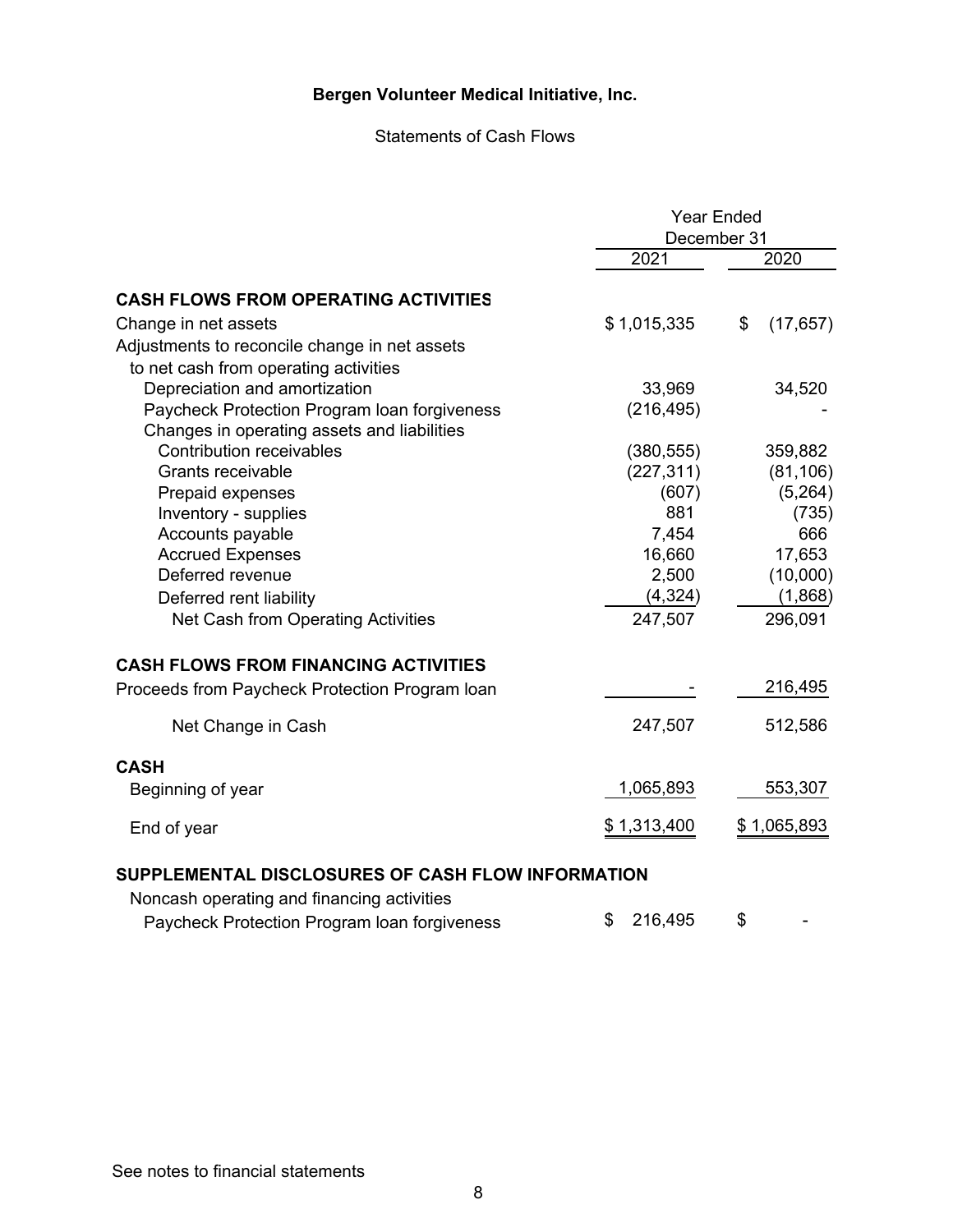Notes to Financial Statements December 31, 2021 and 2020

## **1. Nature of Organization**

The mission of the Bergen Volunteer Medical Initiative, Inc. ("BVMI") is to provide free primary medical care and, where possible, referrals to specialty care for working, lowincome Bergen County residents who have no health insurance. BVMI was established in March 2005, and is exempt from federal income tax under Section  $501(c)(3)$  of the Internal Revenue Code, and New Jersey income tax under state regulations.

## **2. Summary of Significant Accounting Policies**

## *Financial Statement Presentation*

Net assets and revenues, expenses, gains and losses are classified based on the existence or absence of donor-imposed restrictions. Accordingly, the net assets of BVMI and changes therein are classified and reported as follows:

- *Without donor restrictions* net assets not subject to donor-imposed stipulations, and therefore are expendable for operating purposes.
- *With donor restrictions* net assets subject to donor-imposed stipulations that would be met by actions of BVMI and/or the passage of time.

## *Basis of Accounting and Use of Estimates*

The accompanying financial statements have been prepared in accordance with accounting principles generally accepted in the United States of America ("US GAAP"), which requires management to make estimates and assumptions in determining the reported amounts of assets and liabilities and disclosure of contingent assets and liabilities at the date of the financial statements and reported amounts of support and revenue and expenses during the reporting period. Actual results may differ significantly from those estimates.

## *Change in Accounting Principle*

Effective January 1, 2021, BVMI adopted new U.S. GAAP guidance which provides a single comprehensive model for entities to use in accounting for revenue arising from contracts with customers and supersedes most current revenue recognition guidance. The new revenue recognition guidance does not apply to how contributions and grants are recognized, as they are specifically scoped out of the new guidance. Adoption of this new standard had an immaterial impact on BVMI's financial statements.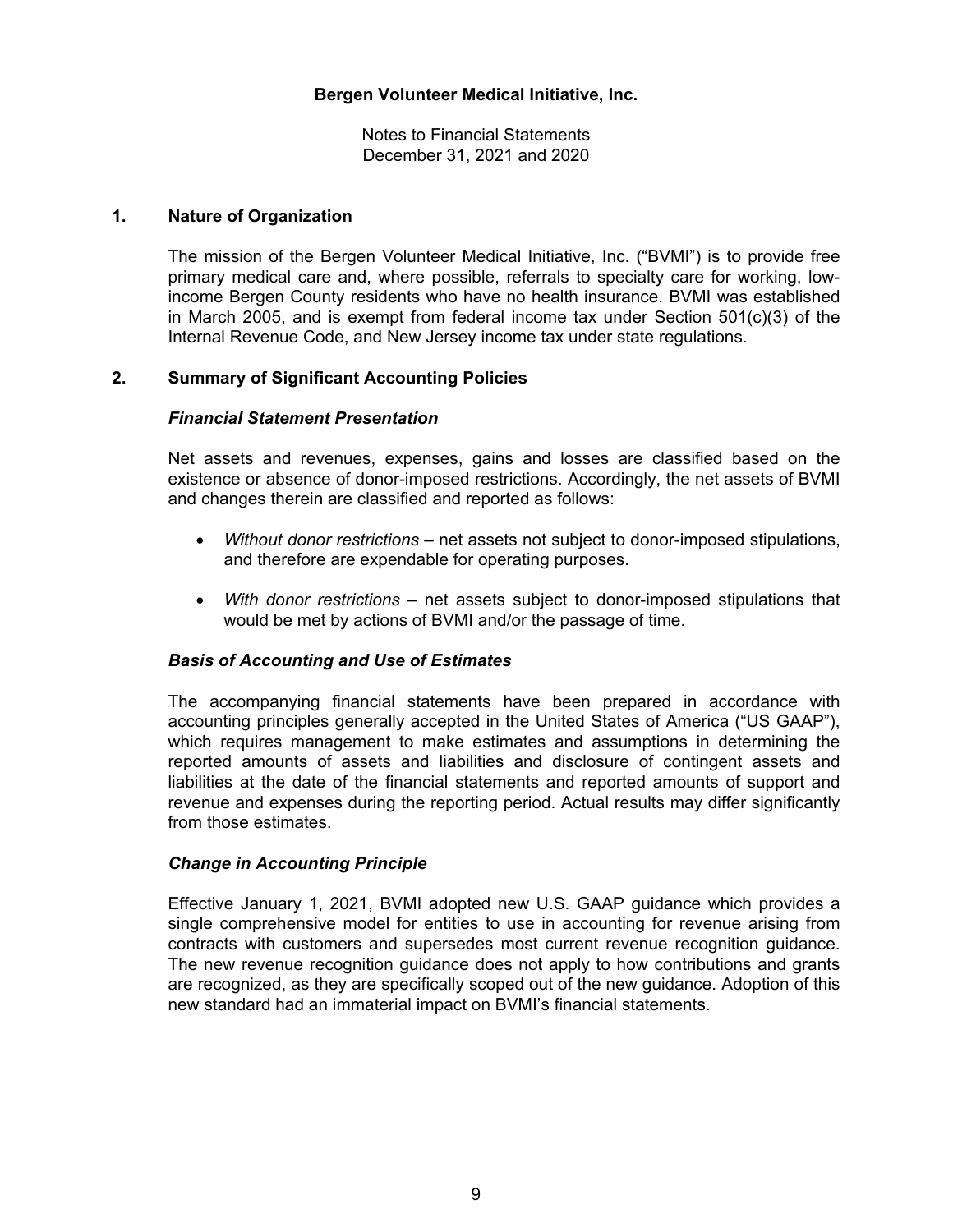Notes to Financial Statements December 31, 2021 and 2020

## **2. Summary of Significant Accounting Policies** *(continued)*

#### *Revenue Recognition*

Contributions and grants received are recorded as without or with donor restricted support, depending on the existence or nature of any donor restrictions. All contributions and grants are considered to be available for unrestricted use unless specifically restricted by the donor. Amounts received that are designated for future periods or restricted by the donor for specific purposes are reported as donor restricted support that increases those net asset classes. If a restriction is fulfilled in the same time period in which the contribution is received, BVMI reports the contributions as without donor restrictions. Grants are reported as with donor restricted support if they are received with grantor stipulations that limit the use of the grant funds.

BVMI recognizes revenue from government grants, which are treated as conditional contributions, in the period in which the services are provided. Revenue is recognized for cost-reimbursement grants when the related costs are incurred and the related services are provided. If funds are remitted to BVMI prior to the incurrence of costs, these funds are recognized as refundable advances until expenses are incurred.

#### *Fair Value Measurements*

BVMI follows US GAAP guidance on *Fair Value Measurements* which defines fair value and establishes a fair value hierarchy organized into three levels based upon the input assumptions used in pricing assets. Level 1 inputs have the highest reliability and are related to assets with unadjusted quoted prices in active markets. Level 2 inputs relate to assets with other than quoted prices in active markets which may include quoted prices for similar assets or liabilities or other inputs which can be corroborated by observable market data. Level 3 inputs are unobservable inputs and are used to the extent that observable inputs do not exist.

#### *Grants Receivable*

Grants receivable are stated at the amount management expects to collect from outstanding balances. Management provides for probable uncollectible amounts through a provision for bad debt expense and an adjustment to a valuation allowance based on its assessment of the current status of individual grants. Balances that remain outstanding after management has used reasonable collection efforts are written off through a charge to the valuation allowance and a reduction in grants receivable.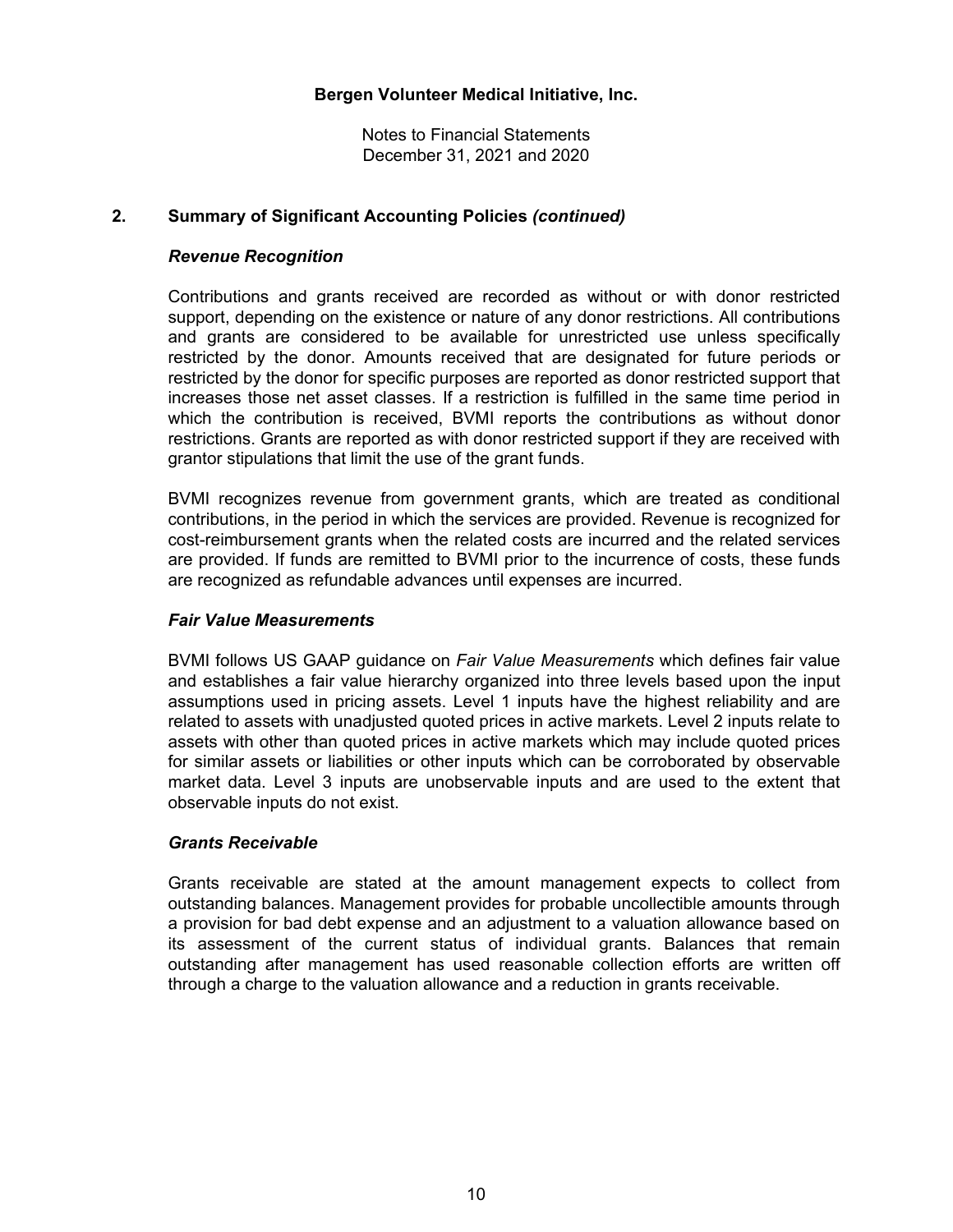Notes to Financial Statements December 31, 2021 and 2020

## **2. Summary of Significant Accounting Policies** *(continued)*

#### *Contributions Receivable*

Unconditional contributions receivable that are expected to be collected in future periods are recorded at fair value. Contributions receivable are reflected net of an allowance for uncollectible amounts based on management's judgment and analysis of the creditworthiness of the donors, past payment experience, and other relevant factors and have been discounted, when contributions are due in more than one year. The applicable rate for contributions due in more than one year at December 31, 2020 was 2.25%. There was no discount for contributions receivable at December 31, 2021. Amortization of the discount is reported in the Statement of Activities as a contribution.

#### *Allowance for Uncollectible Grants and Contributions Receivable*

An allowance for uncollectible receivables is estimated based on a combination of writeoff history, aging analysis and any specifically known troubled accounts. Management believes all receivables are fully collectible, therefore, no allowance for doubtful accounts is recognized as of December 31, 2021 and 2020.

#### *Inventory*

Inventories consist of medical supplies used in the operations of BVMI. They are stated at the lower of cost (first-in, first-out basis) or net realizable value. Medical supplies received in-kind are recorded at their fair value in the period received.

#### *Property and Equipment*

Property and equipment are stated at cost or, if acquired by gift, at the fair value at the date of the gift. BVMI follows the practice of capitalizing all expenditures for land, buildings and equipment in excess of \$2,500. Depreciation is provided using the straightline method over the useful lives of the respective assets which range from 3 to 15 years. Leasehold improvements will be amortized using the straight-line method over the life of the lease, or fifteen years.

#### *Contributions and Promises to Give*

BVMI recognizes contributions when they are received or unconditionally contributed and reports this support as with or without donor restrictions according to donor stipulations that may limit the use of these assets due to time or purpose restrictions. When a donor restriction expires or is otherwise satisfied, net assets with donor restrictions are reclassified to net assets without donor restrictions and reported in the statement of activities as net assets released from restriction.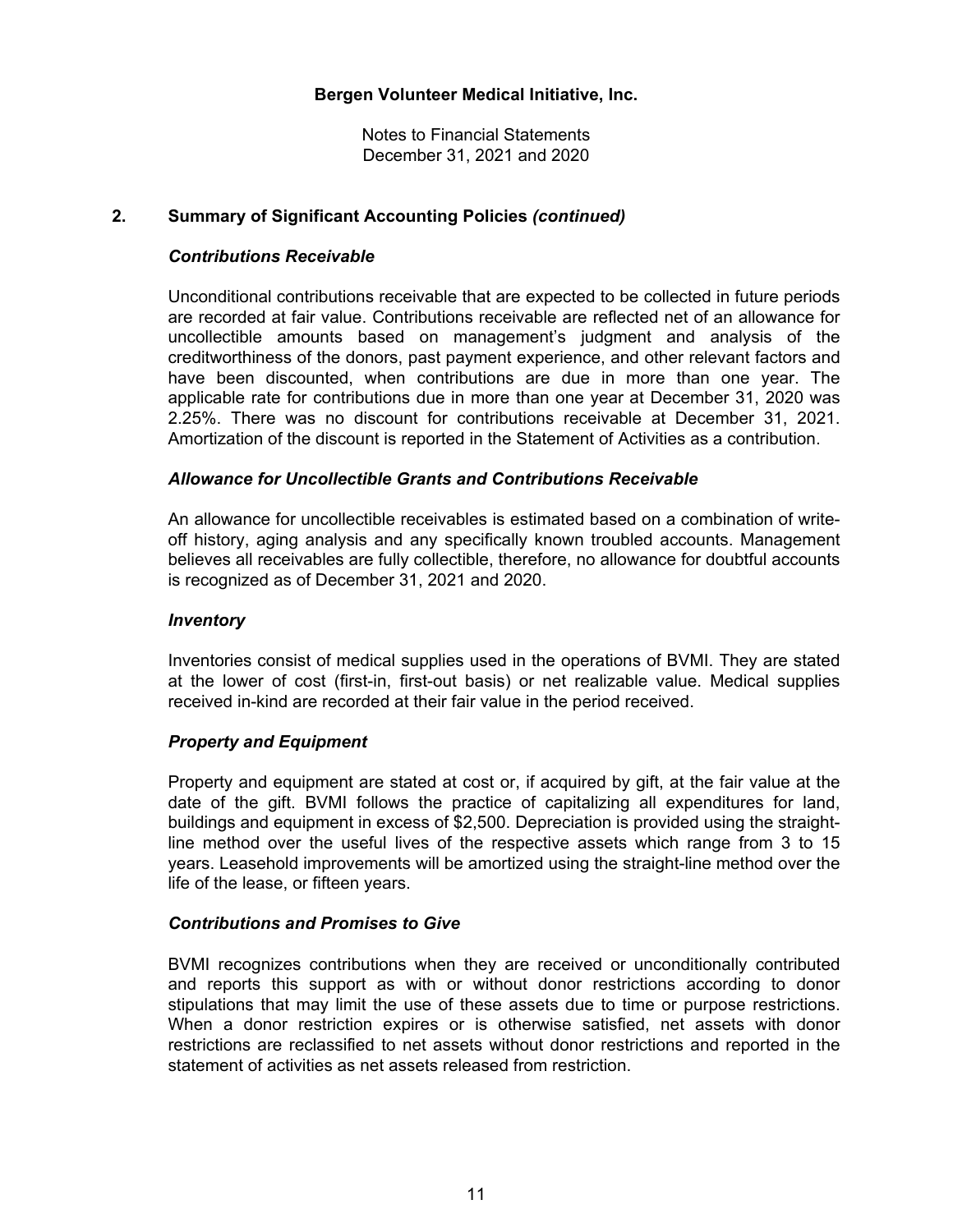Notes to Financial Statements December 31, 2021 and 2020

## **2. Summary of Significant Accounting Policies** *(continued)*

#### *Special Events*

Revenues and expenses incurred relative to special events are recognized upon occurrence of the respective event which is when BVMI has completed its performance obligation. Revenues are shown net of costs of direct benefits to donors.

#### *In-kind Contributions*

Contributions of donated non-cash assets are recorded at their fair value in the period received. Contributions of donated services that create or enhance non-financial assets or that require specialized skills, are provided by individuals possessing those skills, and would typically need to be purchased if not provided by donation, are recorded at their fair value in the period received. The value of contributed time for medical care was \$536,126 and \$390,809 for the years ended December 31, 2021 and 2020. The value of donated non-cash assets was \$167,220 and \$464,370 for the years ended December 31, 2021 and 2020.

#### *Functional Allocation of Expenses*

The cost of providing the various programs and activities have been summarized on a functional basis in the statements of activities and functional expenses. Accordingly, certain costs have been allocated among the programs and supporting services benefited.

#### *Accounting for Uncertainty in Income Taxes*

BVMI recognizes the effect of income tax positions only when they are more likely than not to be sustained. Management has determined that BVMI had no uncertain tax positions that require financial statement recognition or disclosure. BVMI is no longer subject to examination by the applicable taxing jurisdictions for periods prior to 2018.

#### *Subsequent Events Evaluation by Management*

Management has evaluated subsequent events for disclosure and/or recognition in the financial statements through the date that the financial statements were available to be issued, which date is April 22, 2022.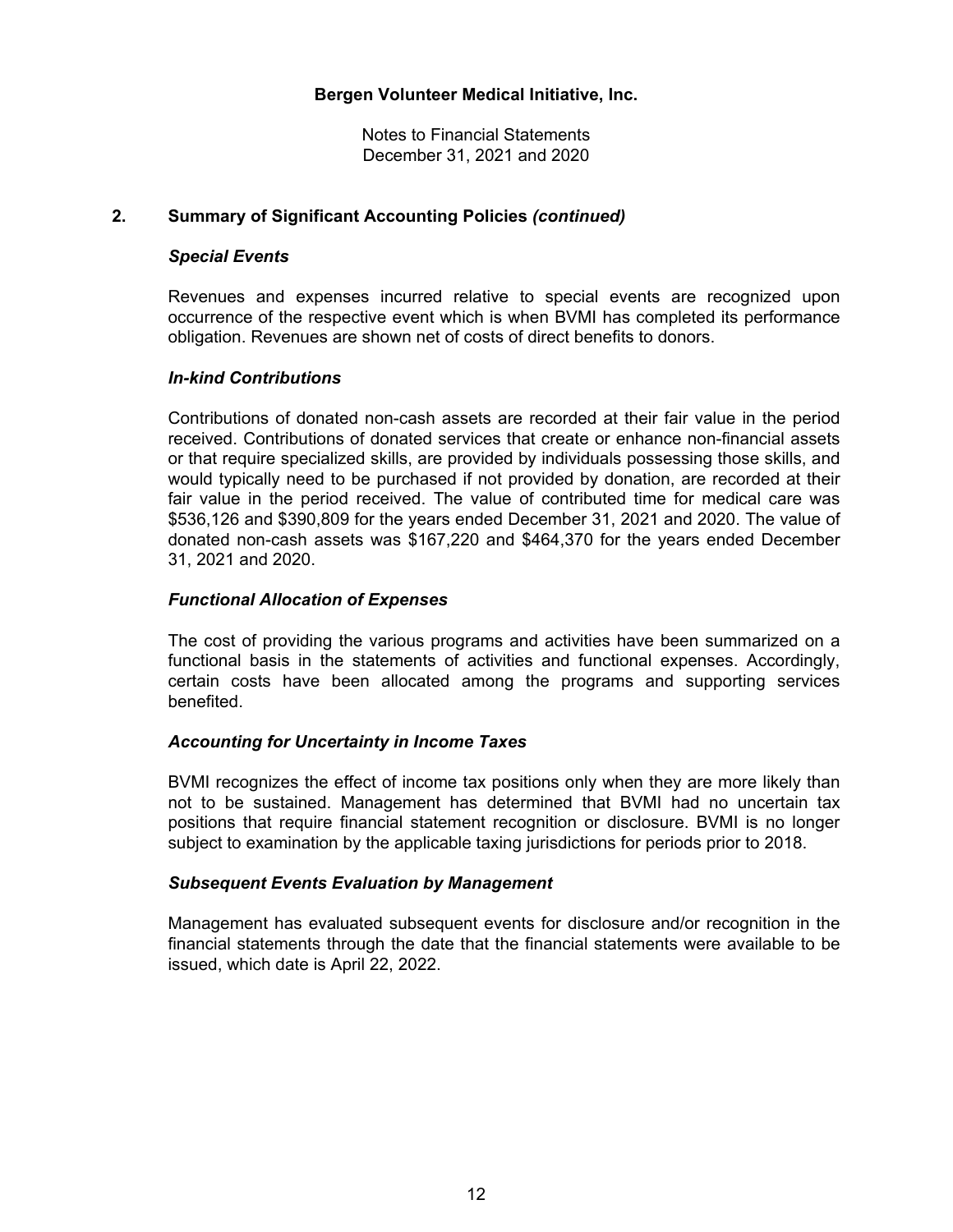Notes to Financial Statements December 31, 2021 and 2020

#### **3. Liquidity and Availability**

BVMI monitors the availability of resources to meet its operating needs and contractual commitments, while also striving to maximize the investment of its available funds. For purposes of analyzing resources available to meet general expenditures over a 12 month period, BVMI considers all expenditures related to its ongoing mission-related activities, as well as the conduct of services undertaken to support those activities, to be general expenditures.

|                                                        | 2021        | 2020        |
|--------------------------------------------------------|-------------|-------------|
| Cash                                                   | \$1,313,400 | \$1,065,893 |
| Contributions receivable, net                          | 764,550     | 383,995     |
|                                                        | 2,077,950   | 1,449,888   |
| Less: contributions receivable due in one year or more | (206,666)   | (239,000)   |
|                                                        | \$1,871,284 | \$1,210,888 |

BVMI manages its financial assets to be available as its operating expenditures, liabilities and other obligations come due. As an additional part of its liquidity plan, BVMI has an available line of credit in the amount of \$50,000 of which the full amount remains available at December 31, 2021 and 2020 to meet cash flow needs.

#### **4. Contributions Receivable**

Contributions receivable as of December 31 consisted of the following:

|                             | 2021      | 2020      |
|-----------------------------|-----------|-----------|
| Contributions               | \$764,550 | \$395,600 |
| Less present value discount |           | (11,605)  |
|                             | \$764,550 | \$383,995 |

Contributions receivables are due as follows as of December 31:

| \$557,884 | \$156,600<br>239,000 |
|-----------|----------------------|
|           | \$395,600            |
|           | 206,666<br>\$764,550 |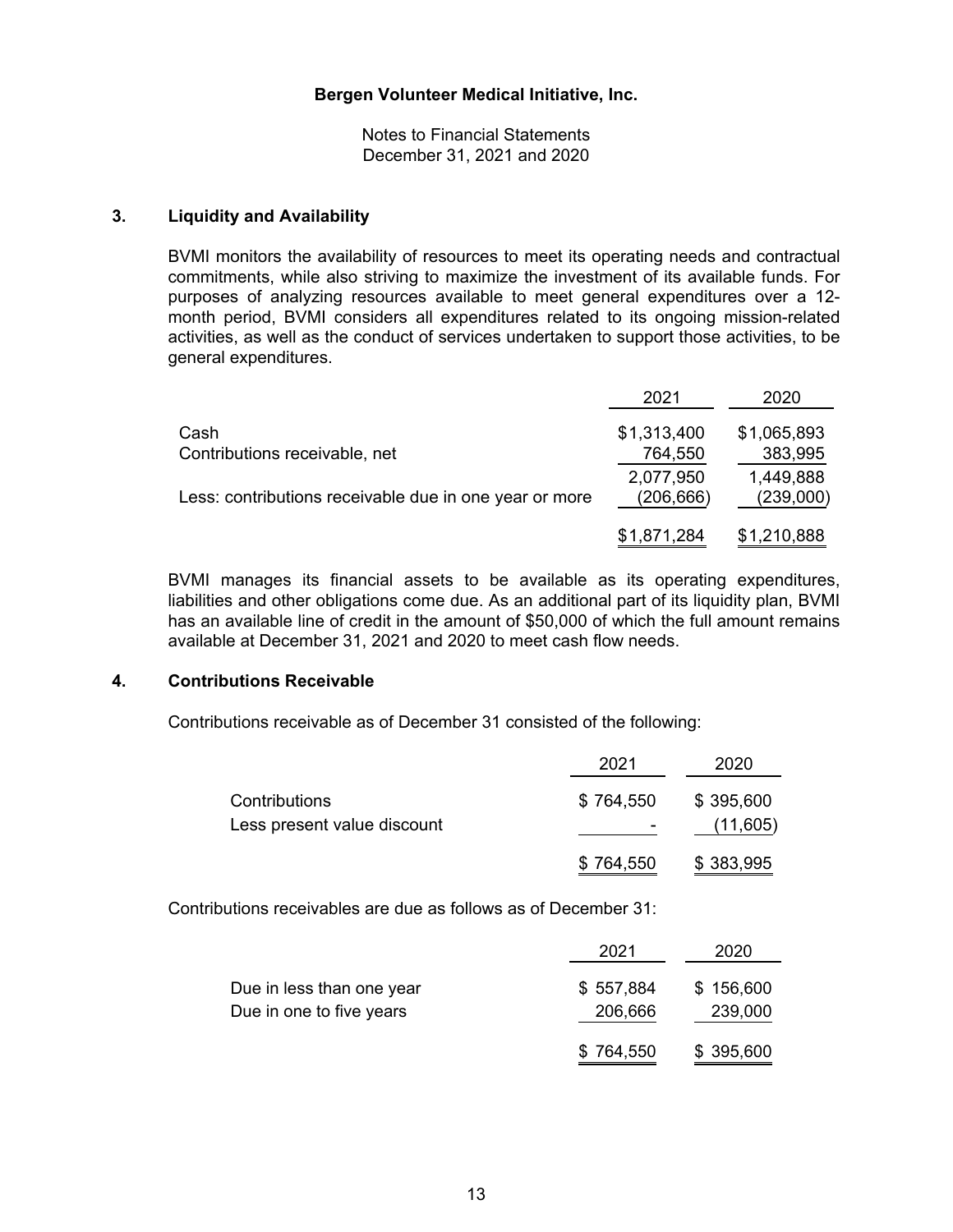Notes to Financial Statements December 31, 2021 and 2020

#### **4. Contributions Receivable** *(continued)*

Conditional promises to give for 2020 which are not reflected in the accompanying statements of financial position are \$18,784. There were no conditional promises to give as of December 31, 2021.

#### **5. Fair Value Measurements**

Fair value of assets includes a contribution receivable that is valued on an annual basis due to the payment schedule as defined in the donor's agreement relates to the span of the donor's life. Fair value is determined using the expected contribution payment per year per the donor's agreement and actuarial life expectancy as published by the U.S. Social Security Administration. The fair value of this contributions receivable at December 31, 2020 is \$258,000 and is considered a Level 3 input. There was no calculation required at December 31, 2021. Revenue recognized for the year ended December 31, 2021 and 2020 as a result of re-measurement is \$18,783 and \$40,132.

BVMI recognizes transfers between levels in the fair value hierarchy at the end of the reporting period. A transfer out of Level 3 is deemed to have taken place upon receipt of a contribution receivable payment.

The table below presents information about fair value measurements that use significant unobservable inputs (Level 3):

| Balance - January 1, 2020                                       | 317,868              |
|-----------------------------------------------------------------|----------------------|
| Change in value of pledge receivable<br>Transfer out of Level 3 | 40,132<br>(100,000)  |
| Balance - December 31, 2020                                     | 258,000              |
| Change in value of pledge receivable<br>Transfer out of Level 3 | 18,783<br>(276, 783) |
| Balance - December 31, 2021                                     |                      |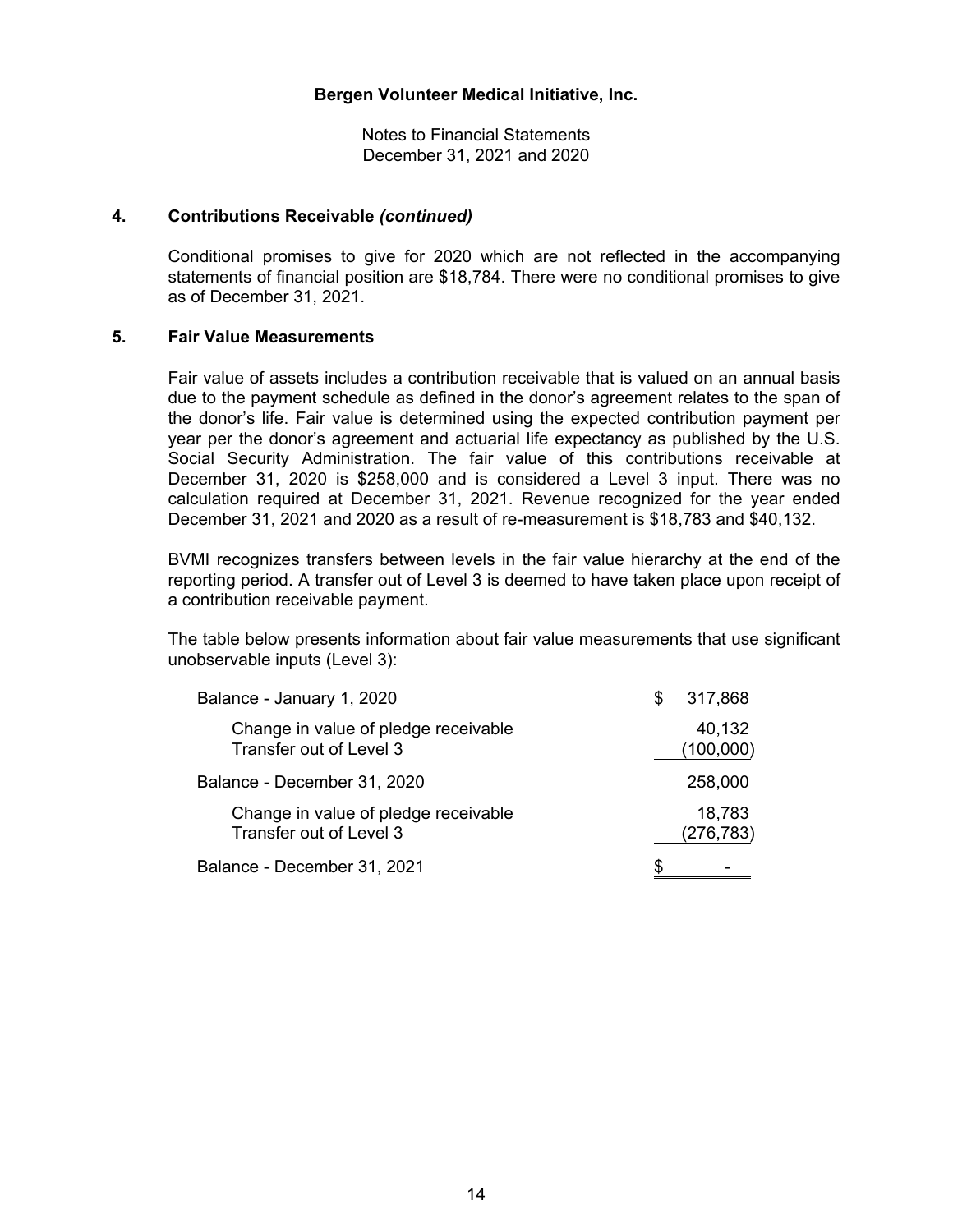Notes to Financial Statements December 31, 2021 and 2020

## **6. Property and Equipment**

At December 31, property and equipment consisted of:

|                          | 2021        | 2020       |
|--------------------------|-------------|------------|
| Furniture and equipment  | 87,354<br>S | 87,354     |
| Leasehold improvements   | 342,474     | 342,474    |
|                          | 429,828     | 429,828    |
| Accumulated depreciation |             |            |
| and amortization         | (186,574)   | (152, 605) |
|                          | \$243,254   | \$277,223  |

## **7. Paycheck Protection Program Loan Payable**

In April 2020, BVMI received loan proceeds in the amount of \$216,495 under the Paycheck Protection Program (the "PPP"). The PPP, established as part of the Coronavirus Aid, Relief and Economic Security Act (the "CARES Act"), provides for loans to qualifying entities for amounts up to 2.5 times the 2019 average monthly payroll expenses of the qualifying entity. The PPP loan bears an interest rate of 1% per annum. All or a portion of the PPP loan principal and accrued interest are forgivable as long as the borrower uses the loan proceeds for eligible purposes, as described in the CARES Act, over a period of either eight or twenty-four weeks (the "Covered Period").

On July 20, 2021, the SBA has reviewed and approved BVMI's PPP forgiveness application and no loan proceeds are to be returned.

#### **8. Line of Credit**

BVMI had a \$50,000 line of credit with TD Bank, N.A. which was unused at December 31, 2021 and 2020. The credit line will automatically renew on September 24, 2022 and is secured by all of BVMI's assets.

#### **9. Leased Facilities**

On January 29, 2016 BVMI signed a lease with 75 Essex Street Associates, LLC, which commenced on May 1, 2016. BVMI will pay rent plus utilities monthly with rent escalations each year. BVMI has a fifteen-year term with two five-year renewal options incorporated into the lease. On March 7, 2022, BVMI signed a lease amendment for additional space at the existing location. The term for the additional space expires on April 30, 2025, with the option to renew for one three-year term.

Rent expense for the years ended December 31, 2021 and 2020 were \$91,927 and \$95,702.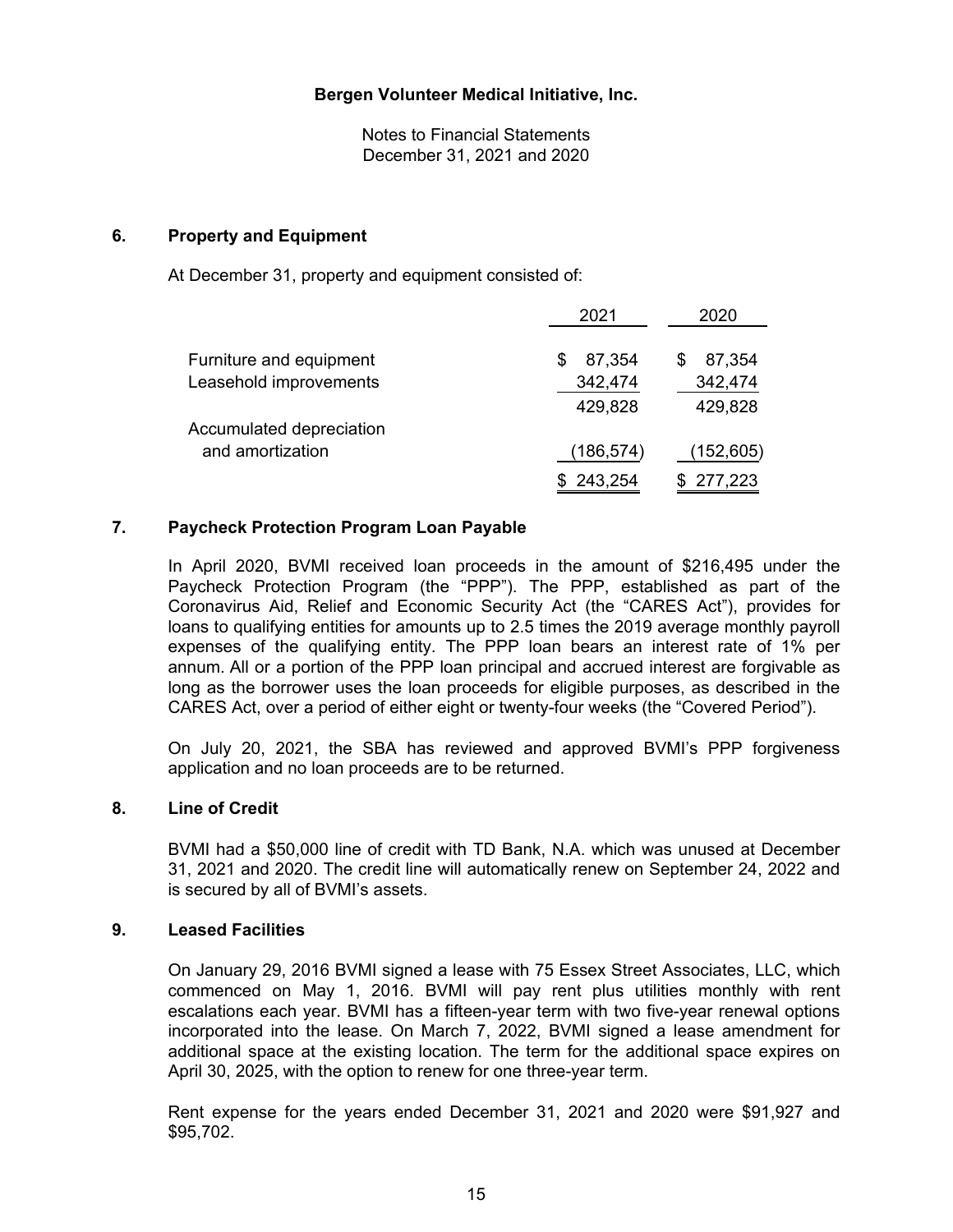Notes to Financial Statements December 31, 2021 and 2020

#### **9. Leased Facilities** *(continued)*

The minimum future lease payments which are shown net of a \$60,000 rental abatement over 21 months are as follows:

| Year | Amount       |
|------|--------------|
| 2022 | \$<br>89,827 |
| 2023 | 89,827       |
| 2024 | 89,827       |
| 2025 | 89,827       |
| 2026 | 29,942       |
|      | 389,250      |
|      |              |

#### **10. Net Assets**

Net assets at December 31 include:

|                                   | 2021        | 2020        |
|-----------------------------------|-------------|-------------|
| <b>Without Donor Restrictions</b> |             |             |
| Undesignated                      | \$1,356,432 | \$1,080,600 |
| <b>With Donor Restrictions</b>    |             |             |
| Time or purpose                   | \$1,136,031 | \$ 396,528  |

Net assets were released from donor restrictions for the years ended December 31 as follows:

| 2021    |           | 2020       |
|---------|-----------|------------|
|         |           |            |
|         |           | \$ 549,320 |
| 3.744   |           | 34.050     |
| 381,880 |           | 583,370    |
|         | \$378,136 |            |

#### **11. Risk Concentrations**

Financial instruments that potentially subject BVMI to concentrations of credit and market risk consist principally of cash and cash equivalents on deposit with financial institutions and contribution receivables. From time to time, deposits may exceed the Federal Deposit Insurance Corporation ("FDIC") limit. BVMI does not believe that a significant risk of loss due to the failure of a financial institution presently exists. At December 31, 2021 and 2020, the Organization held funds at financial institutions exceeding FDIC limits of \$341,219 and \$0.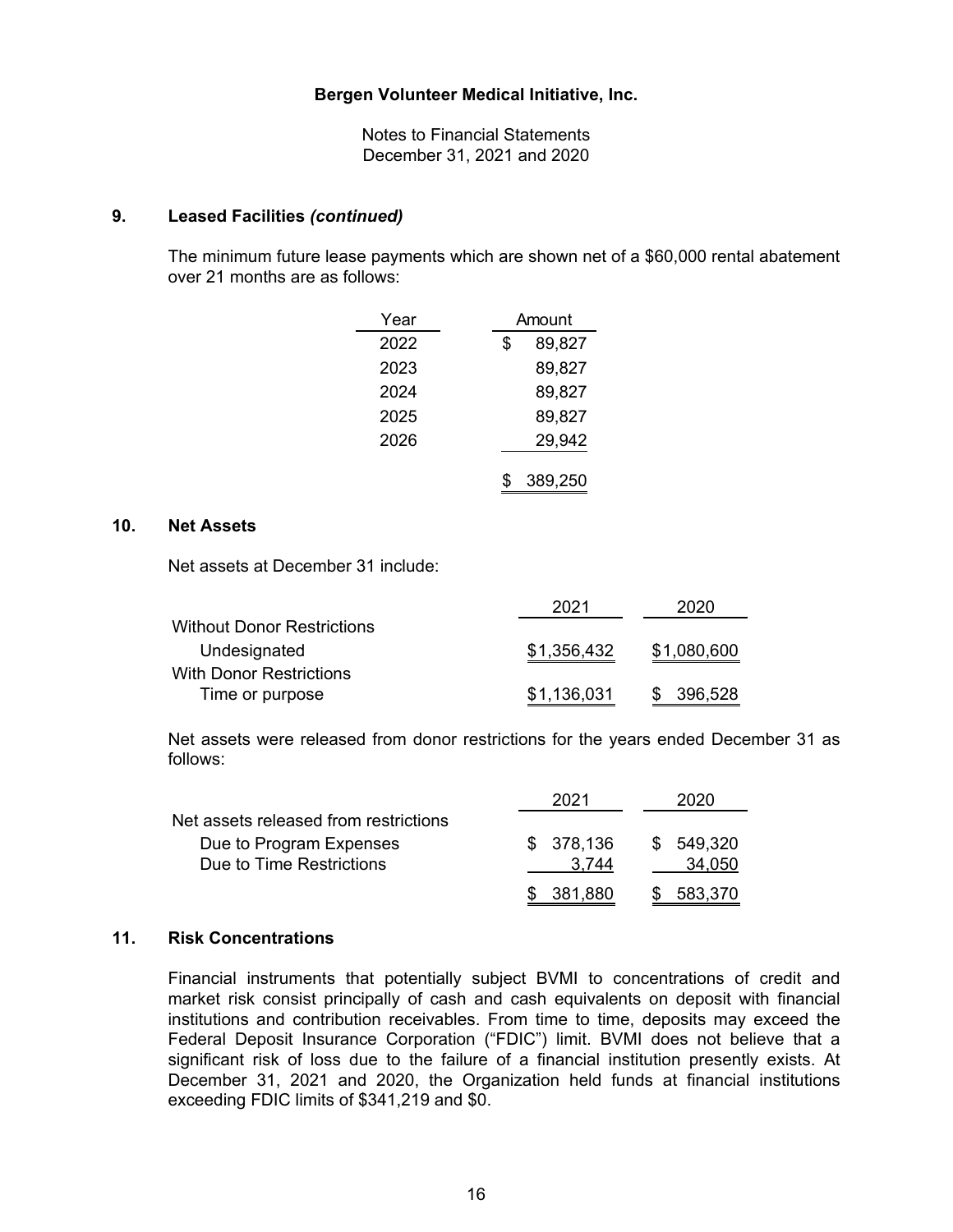Notes to Financial Statements December 31, 2021 and 2020

### **11. Risk Concentrations** *(continued)*

Total contributions and private grants revenue received from two and three donors aggregated to 24% during 2021 and 89% during 2020. In addition, contributions and grants receivable from three donors in 2021 aggregated to 82% of total contribution and grants receivable. There was no concentration of donors for the year ended December 31, 2020.

## **12. Pension Plan**

BVMI provides a 403(b) Thrift Plan to its employees. The plan provides the employees the opportunity to make salary reduction contributions (including Roth contributions) to the plan. The plan administrator shall determine the employees eligible to become participants. There were no employer contributions made to the plan for the years ended December 31, 2021 and 2020.

## **13. Risks and Uncertainties**

BVMI's operations have been affected by the recent and ongoing outbreak of the coronavirus disease 2019 ("COVID-19"), which was declared a pandemic by the World Health Organization in March 2020. Many countries around the world, including the United States, have significant governmental measures being implemented to control the spread of COVID-19, including temporary closures of businesses, severe restrictions on travel and the movement of people and other material limitations on the conduct of business. Given the uncertainty around the extent and timing of the potential future spread of mitigation of COVID-19 and around the imposition or relaxation of protective measures, management cannot reasonably estimate the impact to future changes in net assets, financial position and cash flows.

**\* \* \* \* \***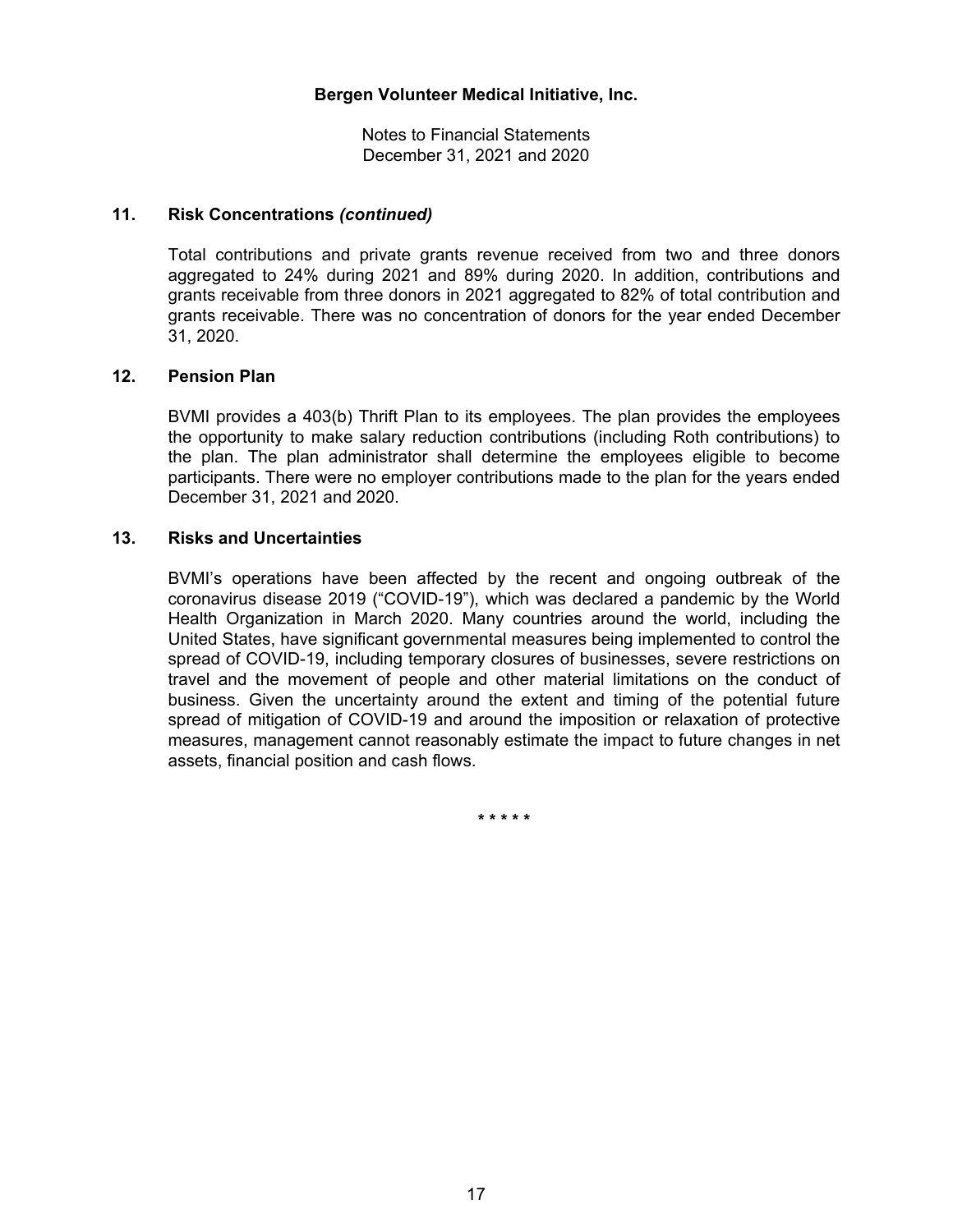Supplementary Information

December 31, 2021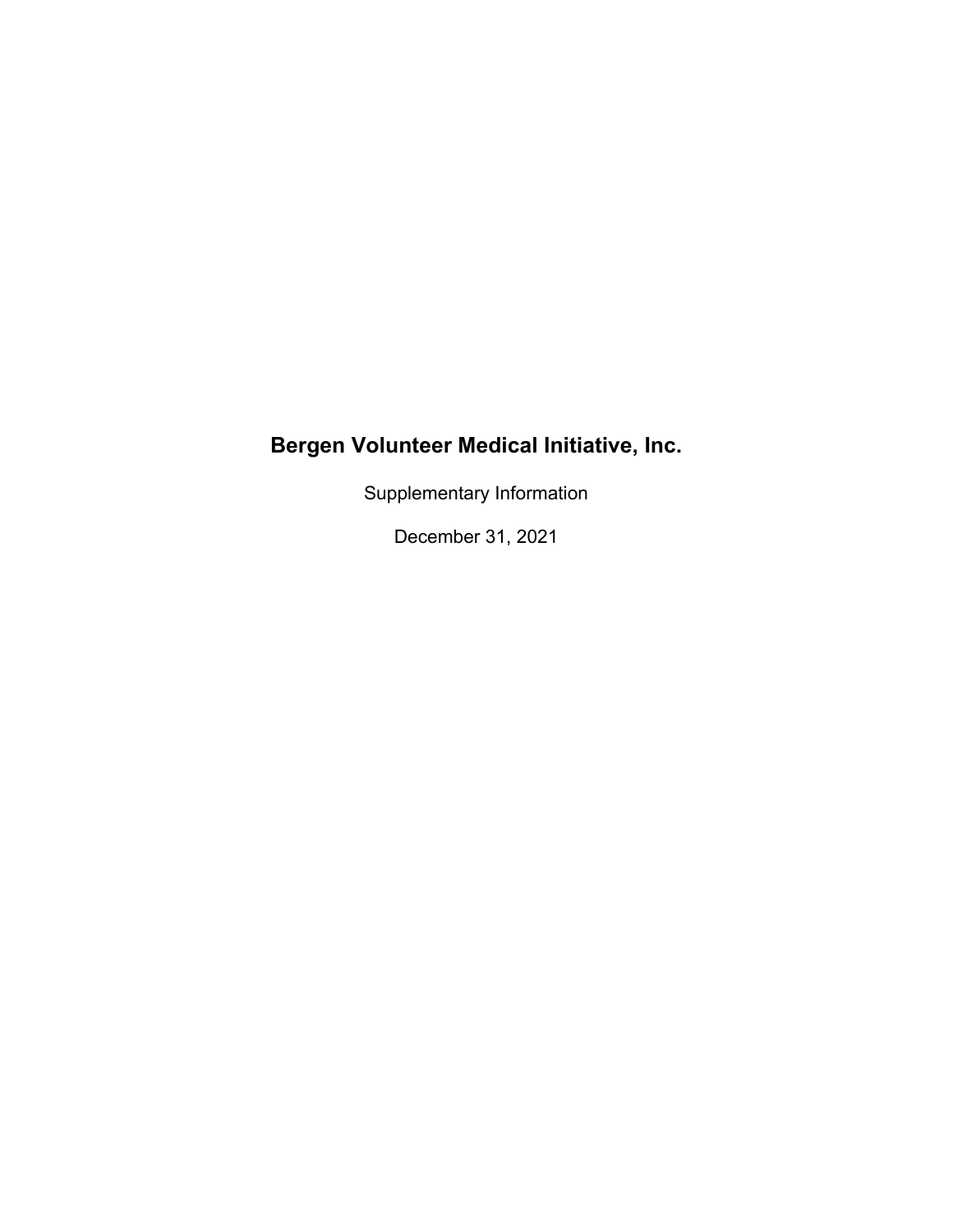## Schedule of Expenditures of Federal Awards Year Ended December 31, 2021

|                                                                 |            | Pass-Through     |               |                     |
|-----------------------------------------------------------------|------------|------------------|---------------|---------------------|
|                                                                 | Assistance | Entity           | Passed        | Total               |
| Federal Grantor/Pass-Through                                    | Listing    | Identifying      | Through To    | Federal             |
| Grantor/Program Title                                           | Number     | Number           | Subrecipients | <b>Expenditures</b> |
| <b>Other Federal Awards:</b>                                    |            |                  |               |                     |
| Indirect Programs:                                              |            |                  |               |                     |
| U.S. Department of Health and Human Services, Centers           |            |                  |               |                     |
| for Disease Control and Prevention                              |            |                  |               |                     |
| Bergen County Division of Community Development                 |            |                  |               |                     |
| <b>Telehealth Program</b>                                       | 14.218     | CDBGCV-BVMI09-20 | -S            | 214,361<br>S        |
| The National Alliance for Hispanic Health                       |            |                  |               |                     |
| Immunization Research, Demonstration, Public Information        |            |                  |               |                     |
| and Education Training and Clinical Skills Improvement Projects | 93.185     | NH23IP922642     |               | 22,820              |
|                                                                 |            |                  |               |                     |
| <b>Total Expenditures of Federal Awards</b>                     |            |                  |               | 237,181             |
|                                                                 |            |                  |               |                     |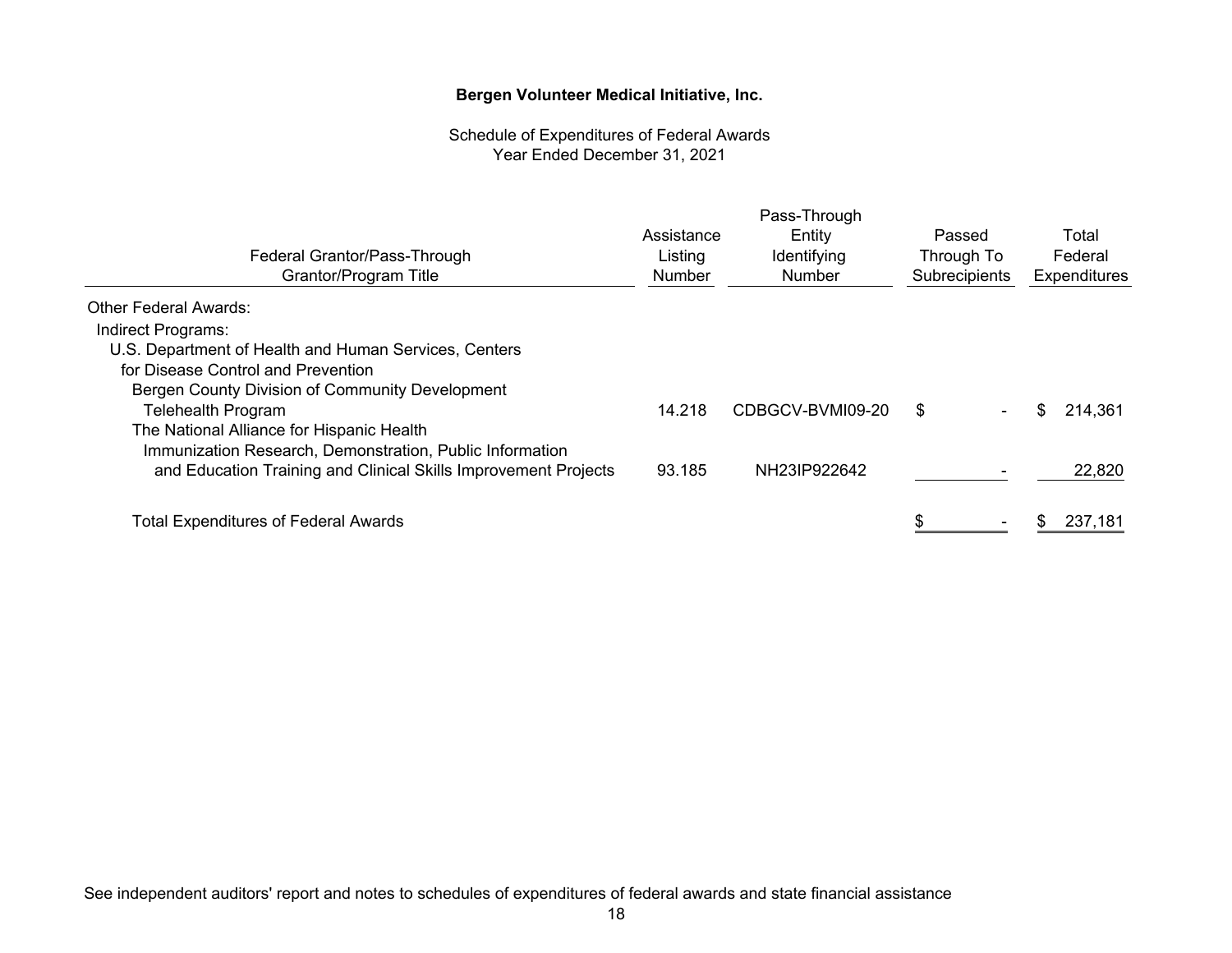## Schedule of Expenditures of State Financial Assistance Year Ended December 31, 2021

| New Jersey State Grantor Department/<br>Program Title/Name                                              | <b>State Grant</b><br><b>Award Number</b> | <b>Grant Award Period</b>                                       |     | Fiscal<br><b>Year Grant</b><br><b>Expenditures</b> |    | <b>Total Grant</b><br><b>Expenditures</b><br>to Date |
|---------------------------------------------------------------------------------------------------------|-------------------------------------------|-----------------------------------------------------------------|-----|----------------------------------------------------|----|------------------------------------------------------|
| State of New Jersey, Department of Health<br>Dedicated Grant-in-Aid 2021<br>Dedicated Grant-in-Aid 2022 | MGMT21GIA010<br>MGMT22GIA006              | October 1, 2020 - June 30, 2021<br>July 1, 2021 - June 30, 2022 | \$. | 218,894<br>156,464                                 | S. | 300,000<br>156,464                                   |
| <b>Total Expenditures of State Awards</b>                                                               |                                           |                                                                 |     | 375,358                                            |    | 456,464                                              |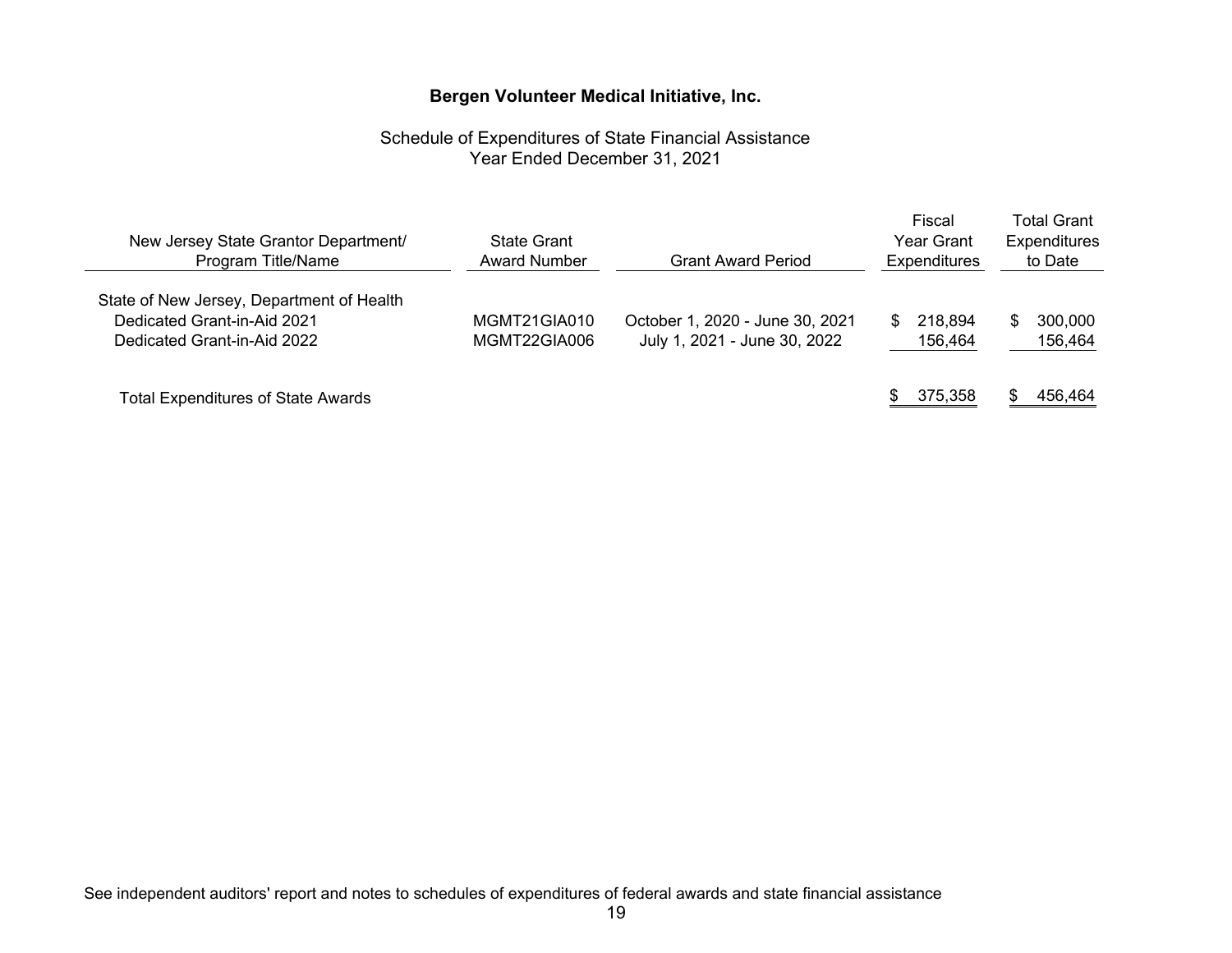Notes to Schedules of Expenditures of Federal Awards and State Financial Assistance Year Ended December 31, 2021

#### **1. Basis of Presentation**

The accompanying Schedules of Expenditures of Federal Awards and State Financial Assistance (the "Schedules") includes the federal and state award activity of the Bergen Volunteer Medical Initiative, Inc. under programs of the federal and New Jersey state government for the year ended December 31, 2021. The information in the Schedules are presented in accordance with the requirements of Uniform Guidance and New Jersey Office of Management and Budget Circular Letter 15-08, *Single Audit Policy for Recipients of Federal Grants, State Grants, and State Aid* ("New Jersey OMB Circular Letter 15-08"). Because the Schedules present only a selected portion of the operations of the Bergen Volunteer Medical Initiative, Inc., it is not intended to and does not present the financial position, changes in net assets, or cash flows of the Bergen Volunteer Medical Initiative, Inc.

## **2. Summary of Significant Accounting Policies**

Expenditures are reported on the Schedules are reported on the accrual basis of accounting. Such expenditures are recognized following the cost principles contained in the Uniform Guidance and New Jersey OMB Circular Letter 15-08, wherein certain types of expenditures are not allowable or limited as to reimbursement.

## **3. Indirect Cost Rate**

The Organization has elected to use the 10% de minimus indirect cost rate as allowed under the Uniform Guidance.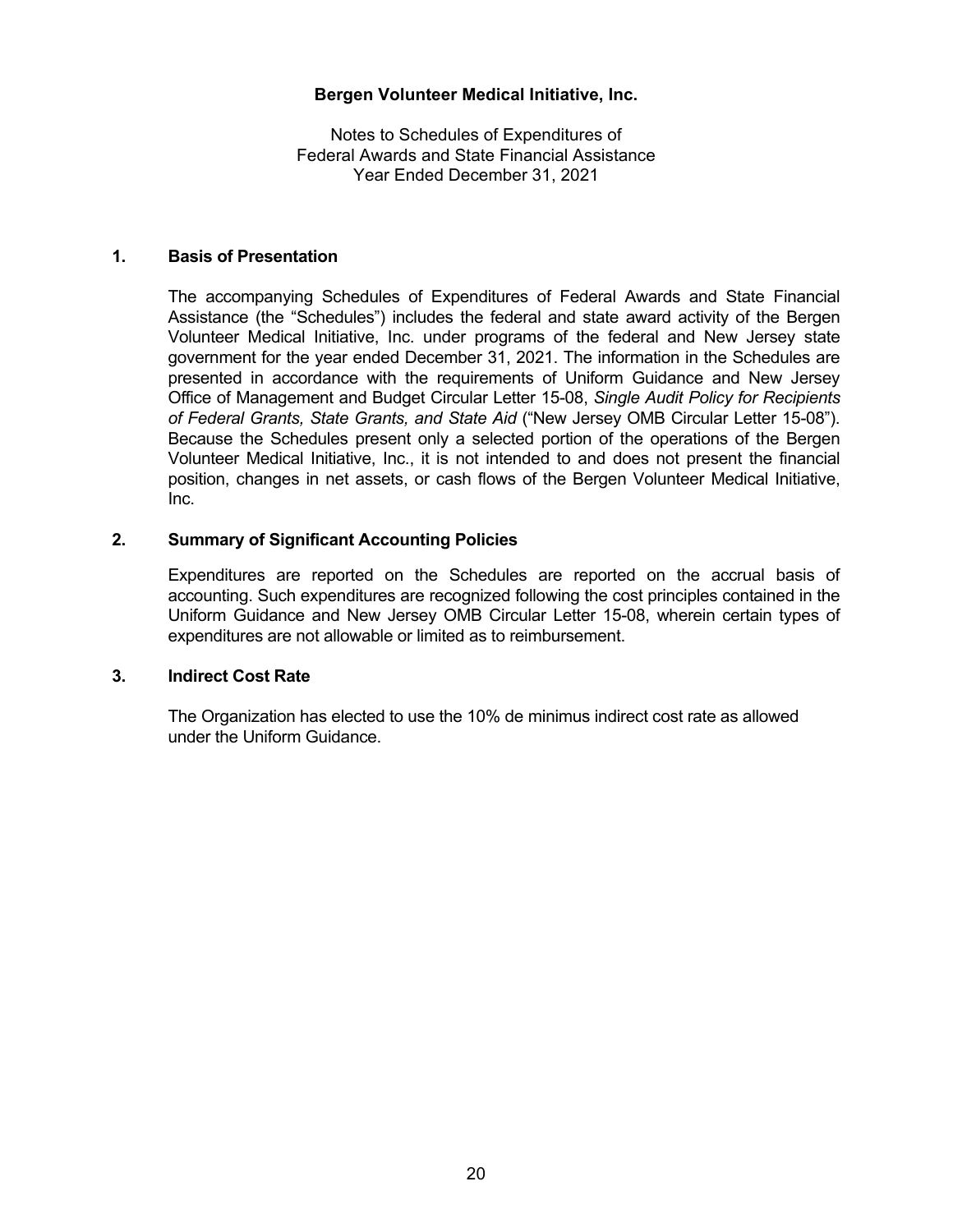

## **Independent Auditors' Report on Internal Control Over Financial Reporting and on Compliance and Other Matters Based on an Audit of Financial Statements Performed in Accordance with** *Government Auditing Standards*

## **To the Board of Trustees Bergen Volunteer Medical Initiative, Inc.**

We have audited, in accordance with the auditing standards generally accepted in the United States of America and the standards applicable to financial audits contained in *Government Auditing Standards* issued by the Comptroller General of the United States, the financial statements of the Bergen Volunteer Medical Initiative, Inc.'s (a nonprofit organization), which comprise the statement of financial position as of December 31, 2021, and the related statements of activities, and cash flows for the year then ended, and the related notes to the financial statements, and have issued our report thereon dated April 22, 2022.

## **Report on Internal Control over Financial Reporting**

In planning and performing our audit of the financial statements, we considered the Bergen Volunteer Medical Initiatives, Inc.'s internal control over financial reporting (internal control) as a basis for designing audit procedures that are appropriate in the circumstances for the purpose of expressing our opinion on the financial statements, but not for the purpose of expressing an opinion on the effectiveness of the Bergen Volunteer Medical Initiatives, Inc.'s internal control. Accordingly, we do not express an opinion on the effectiveness of the Bergen Volunteer Medical Initiatives, Inc.'s internal control.

A *deficiency in internal control* exists when the design or operation of a control does not allow management or employees, in the normal course of performing their assigned functions, to prevent, or detect and correct, misstatements, on a timely basis. A *material weakness* is a deficiency, or a combination of deficiencies, in internal control, such that there is a reasonable possibility that a material misstatement of the entity's financial statements will not be prevented, or detected and corrected, on a timely basis. A *significant deficiency* is a deficiency, or a combination of deficiencies, in internal control that is less severe than a material weakness, yet important enough to merit attention by those charged with governance.

Our consideration of internal control was for the limited purpose described in the first paragraph of this section and was not designed to identify all deficiencies in internal control that might be material weaknesses or significant deficiencies. Given these limitations, during our audit we did not identify any deficiencies in internal control that we consider to be material weaknesses. However, material weaknesses or significant deficiencies may exist that were not identified.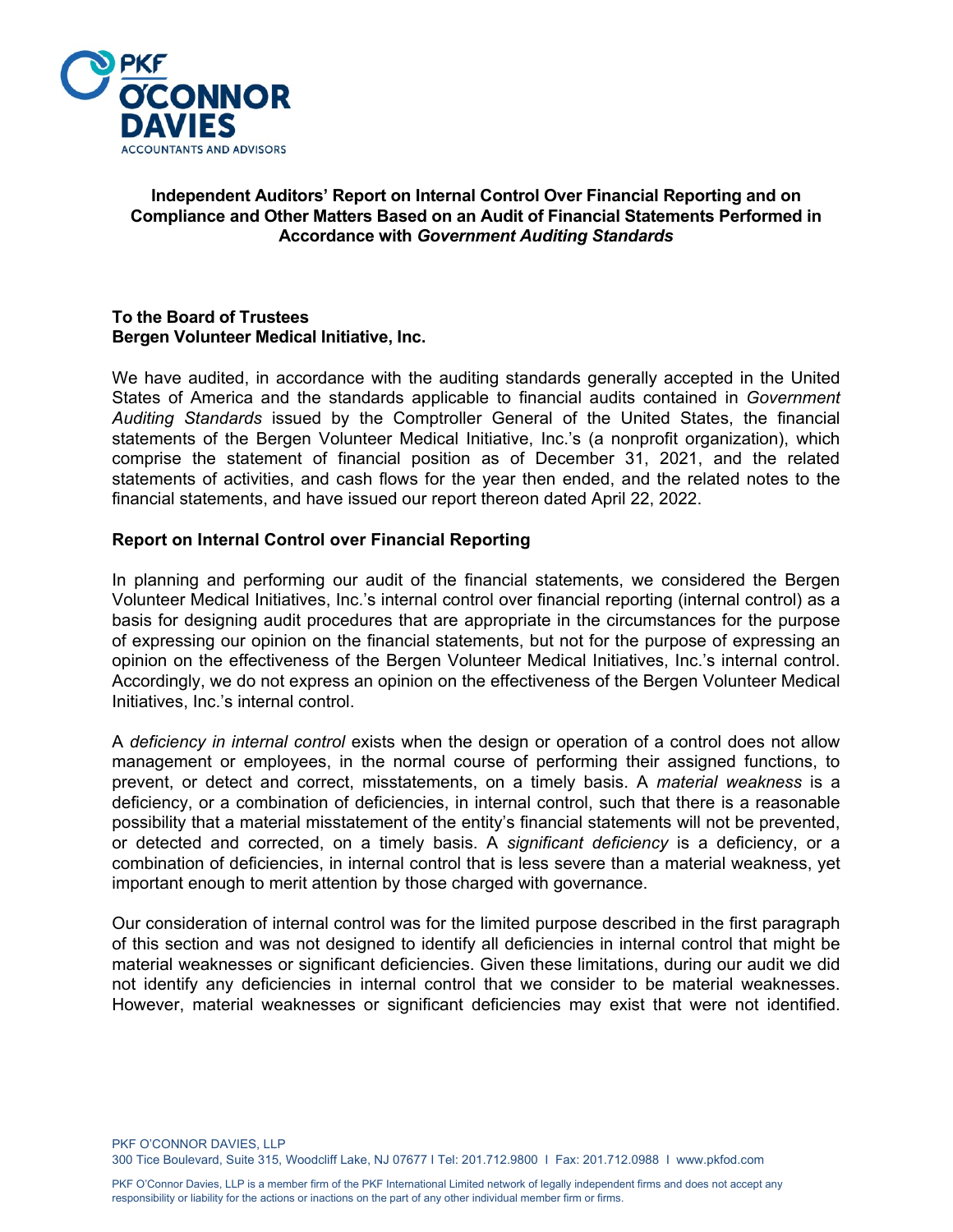#### **Board of Trustees Bergen Volunteer Medical Initiative, Inc.**  Page 22

#### **Report on Compliance and Other Matters**

As part of obtaining reasonable assurance about whether the Bergen Volunteer Medical Initiatives, Inc.'s financial statements are free from material misstatement, we performed tests of its compliance with certain provisions of laws, regulations, contracts, and grant agreements, noncompliance with which could have a direct and material effect on the financial statements. However, providing an opinion on compliance with those provisions was not an objective of our audit, and accordingly, we do not express such an opinion. The results of our tests disclosed no instances of noncompliance or other matters that are required to be reported under *Government Auditing Standards*.

#### **Purpose of This Report**

The purpose of this report is solely to describe the scope of our testing of internal control and compliance and the results of that testing, and not to provide an opinion on the effectiveness of the organization's internal control or on compliance. This report is an integral part of an audit performed in accordance with *Government Auditing Standards* in considering the organization's internal control and compliance. Accordingly, this communication is not suitable for any other purpose.

PKF O'Connor Davies, LLP

April 22, 2022